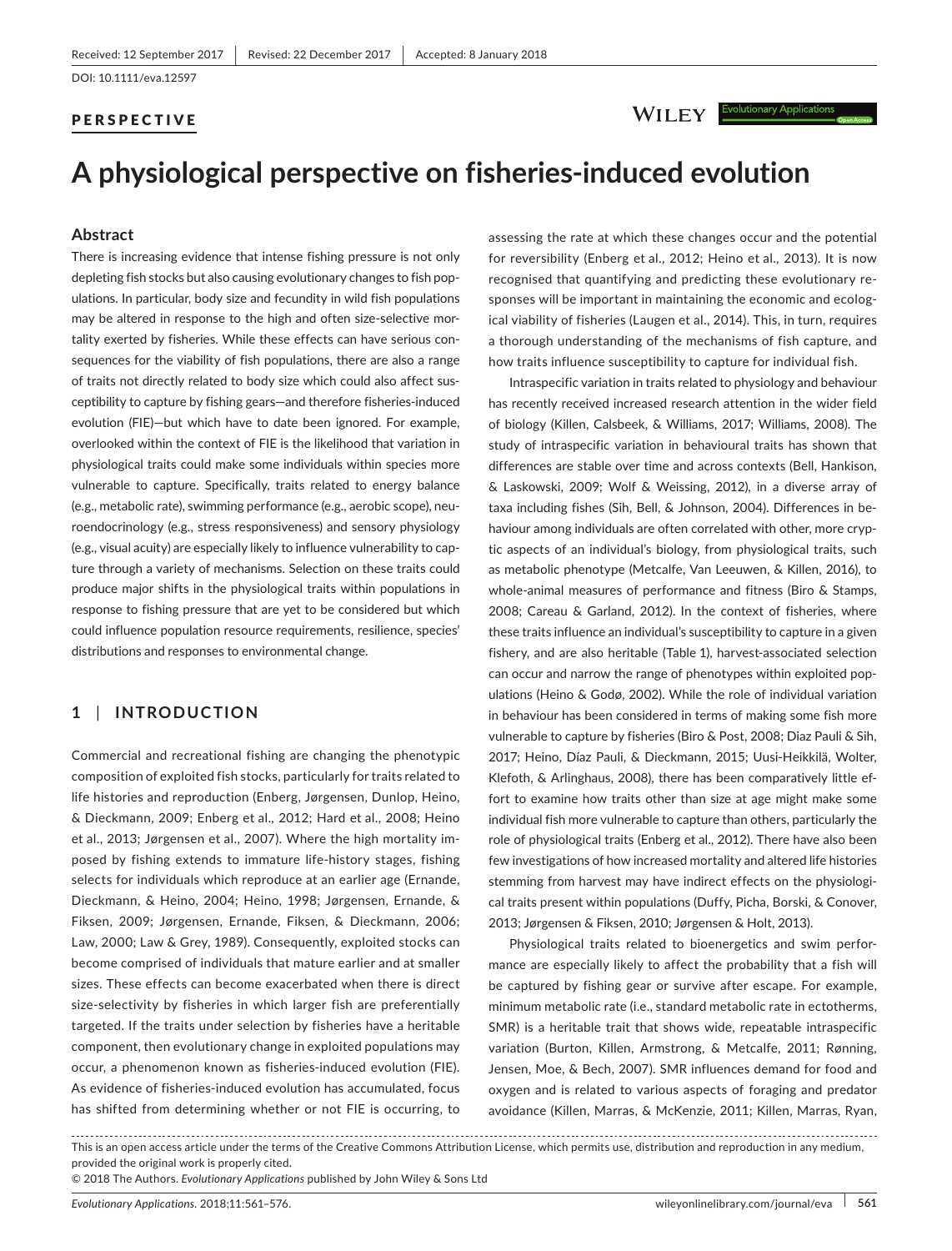**562 WILEY** Evolutionary Applications

Domenici, & McKenzie, 2012; Millidine, Armstrong, & Metcalfe, 2006), which could include avoidance of fishing gear. This estimate of basal energetic demand is sometimes also referred to as resting metabolic rate (RMR). Aerobic scope (AS) is the difference between maximum metabolic rate (MMR) and SMR and is the capacity to supply oxygen for aerobic metabolism above that required for maintenance. It sets the limit for aerobic processes that can be performed simultaneously (e.g., activity, growth, digestion) and may affect various aspects of behavioural ecology and the geographical distribution of species (Jørgensen et al., 2012; Killen, Calsbeek et al., 2017; Killen, Marras, Nadler, & Domenici, 2017; Killen, Marras, Steffensen, & McKenzie, 2012; Marras et al., 2015; Pörtner & Farrell, 2008). In fishes, AS is also correlated with swimming endurance, maximum sustainable speed and recovery rate after exhaustive exercise (Killen, Marras, Steffenson et al., 2012; Marras, Claireaux, McKenzie, & Nelson, 2010), all of which may be relevant to a fish's ability to evade capture by fishing. After controlling for factors such as body size and temperature, it is common for metabolic rates to differ by twofold to threefold among individuals of the same species (Burton et al., 2011; Norin & Malte, 2011, 2012). There is also evidence that metabolic rates are at least partially heritable (Table 1) and so could be targets for harvest-associated selection (Ward et al., 2016).

Variation in sensory ability, neuroendocrinology and cognition among individual fish may also influence fish vulnerability to capture. For example, intraspecific variation in the visual capabilities of fish (e.g., opsin expression in the retina, (Fuller, Carleton, Fadool, Spady, & Travis, 2005; Flamarique, Cheng, Bergstrom, & Reimchen, 2013)) can manifest as differences in how individuals perceive colour, identify shapes and distinguish objects. In addition to the role vision plays in determining whether a gear is perceived by a fish, these traits may also play a affect whether fish adopt specific behaviours upon encountering a gear (Kim & Wardle, 2003). Chemosensory ability (e.g., expression of receptor proteins within the olfactory bulb, or the relative size of the telencephalon or bulb itself) and circulating hormone levels (e.g., ghrelin, a regulator of appetite) may also influence the ability to detect or encounter deployed gears. Broad measures of sensory physiology (e.g., brain size and morphology) show intraspecific variation (Kihslinger, Lema, & Nevitt, 2006) and have also been found to correlate with the likelihood of a fish expressing behaviours potentially related to capture vulnerability (Burns & Rodd, 2008; Wilson & McLaughlin, 2010), as well as cognitive capacity and aspects of decision-making in fish (Burns & Rodd, 2008). These latter traits relate to an individual's capacity to locate potential escape routes in a trawl, or the entry to a trap (Klefoth, Skov, Kuparinen, & Arlinghaus, 2017; Monk & Arlinghaus, 2017). While circulating levels of hormones and the expression of receptor proteins within the olfactory bulb also play important roles in determining whether certain behaviours are adopted, these are often linked to physiological condition (Hoskins, Xu, & Volkoff, 2008; Volkoff, Xu, MacDonald, & Hoskins, 2009). In these cases, circulating hormone levels may influence energy demand and vulnerability to capture, but may not directly alter susceptibility in their own right.

Fishing may well be causing unnoticed changes to the intrinsic physiological traits of fish which could in turn be influencing species' life-history traits, geographical distributions and capacity to respond to environmental change or recover from overexploitation. The current failure to consider these underlying physiological mechanisms in the context of FIE also precludes the development of effective mitigation strategies that refine harvest techniques or gear implementation to better understand the effects of harvest-induced selection. In this paper, we discuss this gap in knowledge and suggest how studying the role of physiology in FIE from several perspectives will help us understand how selection occurs at the interface between individual fish and fishing gear and how physiological traits could determine which fish are captured and which are not.

## **2** | **THE C APTURE PROCESS AND SELECTION ON PHYSIOLOGICAL TRAITS**

There is great diversity in fishing gears used around the globe by the commercial and recreational fishing sectors spanning marine and freshwater systems. Fishing gears are often divided into passive or active gears. In reality, however, many fishing gears lie along a continuum between these two extremes (Figure 1) and rely on a mixture of stimuli that elicit various behavioural and physiological responses in fish that facilitate their capture. At one end of this continuum, passive gears depend on fish to find the deployed gear, depending on fish foraging behaviour and associated physiological traits. This would include metabolic demand and hormonal cues underlying foraging motivation and also sensory systems related to detecting and finding food sources (e.g., sight and olfactory systems). At the other end of the continuum, active gears pursue or target fish, with vulnerability potentially depending on fish escape ability. This could relate to a range of physiological traits associated with locomotor ability as well as threat detection and evasion (e.g., auditory and visual cues). Differences in capture methods may therefore give rise to differences in selectivity and how that selectivity may be mitigated.

The capture success for any type of gear is determined by the cumulative probability of outcomes along a set sequence of decision points (Figure 2; Rudstam, Magnuson, & Tonn, 1984; Sampson, 2014). Each of these stages is associated with a specific mechanism of selectivity occurring at different spatial and temporal scales (Millar & Fryer, 1999) that may act together to determine an individual's overall vulnerability to capture. The outcome at each stage has the potential to be influenced by the physiological traits of individual fish. In addition, the environment will have a profound effect on fish physiology, possibly modulating the outcomes and the degree of selectivity at each stage.

#### **2.1** | **Selection via habitat use**

The broadest spatial scale of selection occurs with the initial deployment of the gear: only those individuals within the active space of a given gear will be available to the fishery. Within-species differences in habitat use have been observed in fishes (Elliott, Turrell, Heath, & Bailey, 2017; Kobler, Klefoth, & Arlinghaus, 2008) and can vary based on size, sex or reproductive stage (Sólmundsson et al., 2015). The role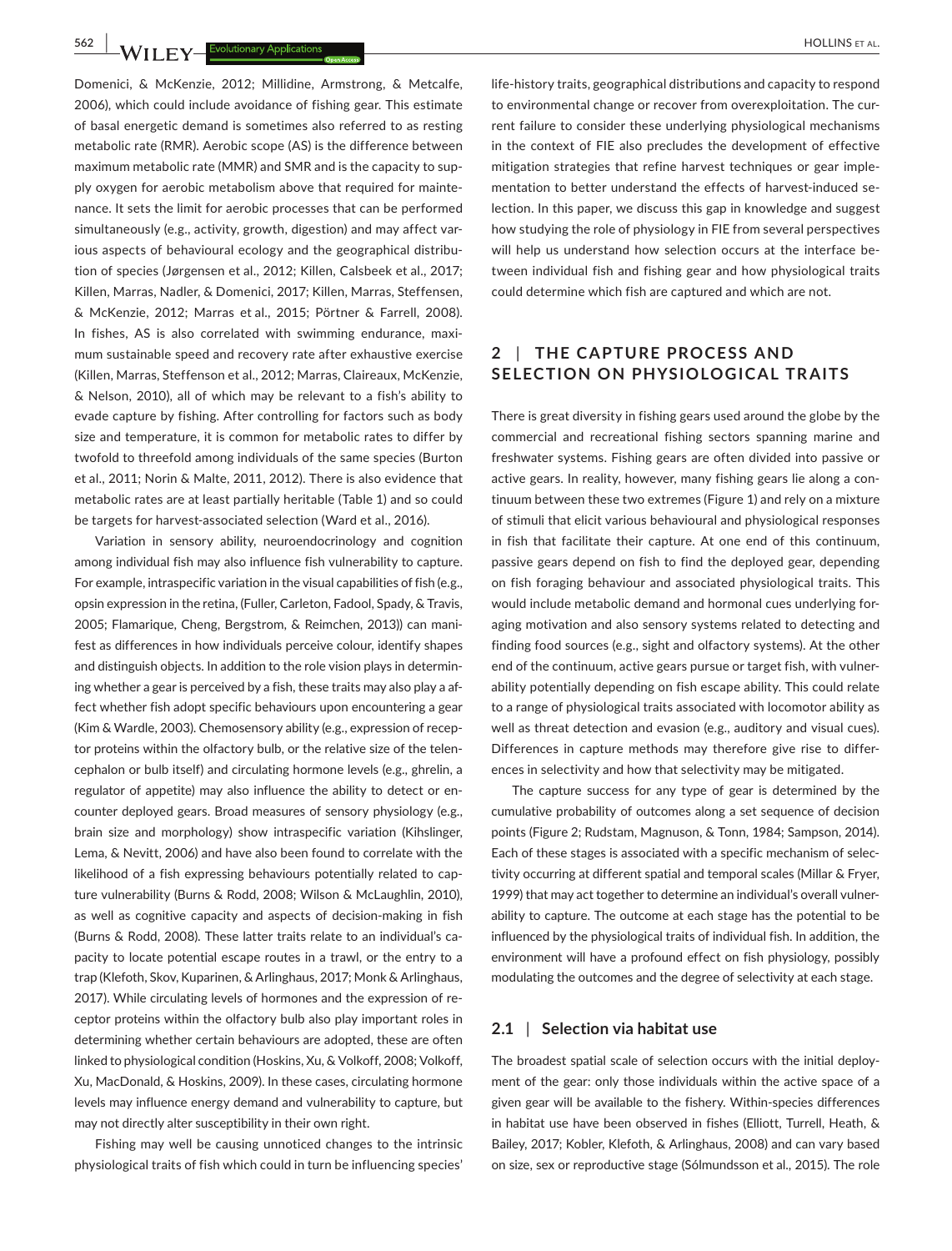TABLE 1 Examples heritability estimates for several physiological and behavioural traits potentially related to vulnerability to capture in fish. Where possible, preference for inclusion in table was given to studies using fishes. For several metabolic traits, however, there is a paucity of information for heritability in fish species, and so estimates from other taxa are shown

|                  | Order              | <b>Species</b>         | <b>Trait</b>              | <b>Heritability</b> | <b>References</b>                                             |
|------------------|--------------------|------------------------|---------------------------|---------------------|---------------------------------------------------------------|
| Physiology       | Stylommatophora    | Cornu aspersum         | Standard metabolic rate   | 0.33                | Bruning et al. (2013)                                         |
|                  | Orthoptera         | Gryllodes sigillatus   | Resting metabolic rate    | 0.14                | Ketola and Kotiaho (2009)                                     |
|                  |                    |                        | Active metabolic rate     | 0.72                | Ketola and Kotiaho (2009)                                     |
|                  | Squamata           | Thamnophis sirtalis    | Feeding physiology        | 0.26                | Burghardt, Layne, and Konigsberg (2000)                       |
|                  | Passeriformes      | Ficedula hypoleuca     | Resting metabolic rate    | 0.43                | Bushuev, Kerimov, and Ivankina (2010)                         |
|                  |                    | Taeniopygia guttata    | Basal metabolic rate      | 0.45                | Mathot, Martin, Kempenaers, and Forstmeier                    |
|                  |                    |                        |                           |                     | (2013)                                                        |
|                  | Carnivora          | Cyanistes caeruleus    | Resting metabolic rate    | 0.59                | Nilsson, Akesson, and Nilsson (2009)                          |
|                  |                    | Mustela nivalis        | Resting metabolic rate    | 0.54                | Szafranska, Zub, and Konarzewski (2007)                       |
|                  | Rodentia           | Mus domesticus         | Basal metabolic rate      | 0.09                | Dohm, Hayes, and Garland (2001)                               |
|                  |                    |                        | Basal metabolic rate      | 0.38                | Konarzewski, Książek, and Łapo (2013)                         |
|                  |                    | Phyllotis darwini      | Basal metabolic rate      | 0.21                | Bacigalupe, Nespolo, Bustamante, and<br>Bozinovic (2004)      |
|                  |                    |                        | Maximum metabolic<br>rate | 0.69                | Nespolo, Bustamante, Bacigalupe, and<br>Bozinovic (2005)      |
|                  | Cyprinodontiformes | Heterandria formosa    | Temperature tolerance     | 0.2                 | Doyle, Leberg, and Klerks (2011)                              |
|                  |                    | Poecilia reticulata    | Sensitivity to light      | 0.36                | Endler, Basolo, Glowacki, and Zerr (2001)                     |
|                  | Gasterosteiformes  | Gasterosteus aculeatus | <b>Burst swimming</b>     | 0.41                | Garenc, Silversides, and Guderley (1998)                      |
|                  | Perciformes        | Dicentarchus labrax    | Stress responsiveness     | 0.08                | Volckaert et al. (2012)                                       |
|                  |                    |                        |                           | 0.34                | Vandeputte et al. (2016)                                      |
|                  |                    |                        | Maximum swim speed        | 0.48                | Vandeputte et al. (2016)                                      |
|                  |                    | Oreochromis niloticus  | Temperature tolerance     | 0.09                | Charo-Karisa, Rezk, Bovenhuis, and Komen<br>(2005)            |
|                  |                    | Stegastes partitus     | Swimming stamina          | 0.21                | Johnson, Christie, and Moye (2010)                            |
|                  | Salmoniformes      | Salvelinus fontinalis  | Stress responsiveness     | 0.6                 | Crespel, Bernatchez, Garant, and Audet (2011)                 |
|                  |                    | Salvelinus namaycush   | Depth regulation          | 0.58                | Ihssen and Tait (1974)                                        |
|                  |                    | Salmo salar            | Stress responsiveness     | 0.23 <sup>a</sup>   | Fevolden, Roed, Fjalestad, and Stien (1999)                   |
| <b>Behaviour</b> | Cyprinodontiformes | Poecilia reticulata    | Chase behaviour           | 0.25                | Cole and Endler (2015)                                        |
|                  | (f <sub>i</sub> )  |                        |                           | 0.3                 | Cole and Endler (2015)                                        |
|                  |                    |                        |                           | 0.03                | Cole and Endler (2015)                                        |
|                  |                    |                        |                           | 0.07                | Cole and Endler (2015)                                        |
|                  | Cypriniformes      | Danio rerio            | Shoaling                  | 0.4                 | Wright, Rimmer, Pritchard, Krause, and Butlin<br>(2003)       |
|                  |                    |                        | <b>Boldness</b>           | 0.76                | Ariyomo, Carter, and Watt (2013)                              |
|                  |                    |                        |                           | 0.36                | Ariyomo et al. (2013)                                         |
|                  | Perciformes        | Archocentrus siquia    | <b>Boldness</b>           | 0.37                | Mazué, Dechaume-Moncharmont, and Godin<br>(2015)              |
|                  |                    |                        | Exploration               | 0.3                 | Mazue et al. (2001)                                           |
|                  |                    | Megalopyge opercularis | Escape                    | 0.9                 | Gervai and Csányi (1985)                                      |
|                  |                    |                        | Swimming                  | 0.84                | Gervai and Csányi (1985)                                      |
|                  |                    |                        | Creeping                  | 0.85                | Gervai and Csányi (1985)                                      |
|                  |                    |                        | Floating                  | 0.13                | Gervai and Csányi (1985)                                      |
|                  |                    |                        | Air gulping               | 0.94                | Gervai and Csányi (1985)                                      |
|                  | Salmoniformes      | Oncorhynchus kisutch   | Spawning date             | 0.44                | Neira et al. (2006)                                           |
|                  |                    | Salmo trutta           | <b>Boldness</b>           | 0.01                | Kortet, Vainikka, Janhunen, Piironen, and<br>Hyvärinen (2014) |
|                  |                    |                        | Freezing                  | 0.14                | Kortet et al. (2014)                                          |

<sup>a</sup>Mean of four heritability estimates across four age groups.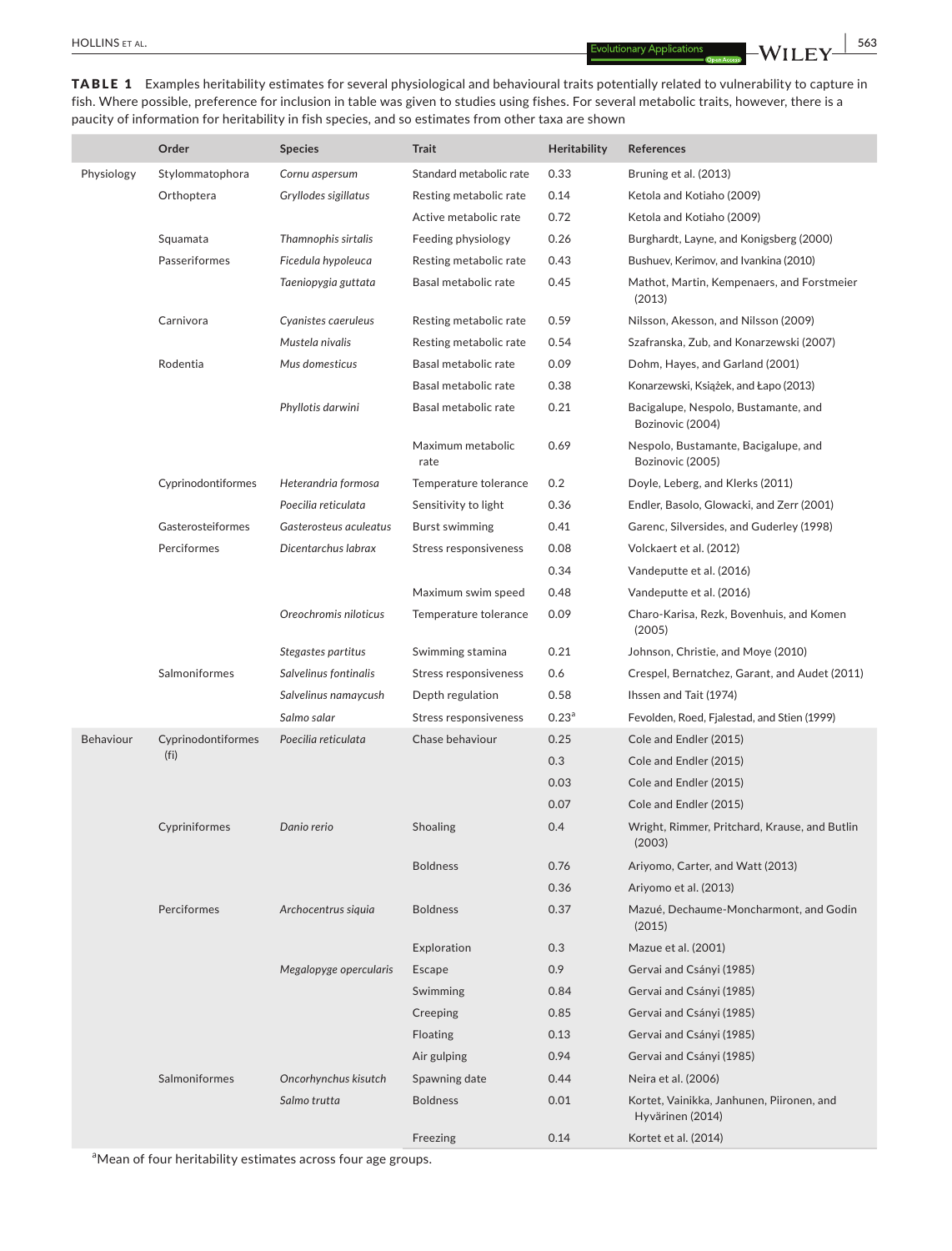

FIGURE 1 The continuum of fisheries harvest techniques between active and passive gears and practices. Techniques towards the passive end of this continuum are more likely to select on traits associated with foraging behaviour, including hormonal regulation of hunger and exploratory behaviours, as well as sensory ability. Techniques towards the active end of the continuum are more likely to select on traits related to locomotor and escape ability. Broadly spanning the entire continuum are physiological traits related to wholeanimal metabolic traits, which can be directly or indirectly linked to foraging, body size, and locomotor ability. The environment will also have an overriding influence along all points of the continuum, modulating fish vulnerability to capture and the strength of potential links with physiological traits



FIGURE 2 Stages during fishing leading to mortality or survival for targeted fish. Physiological traits are likely to play a role in determining the path taken at each decision point

of physiological traits in determining habitat use in fishes has received little attention so far but are very likely to affect capture vulnerability at broad spatial scales because parameters that affect gear deployment such as depth distance from shore, and sea bed types are linked to variation in food abundance, predation risk, temperature, oxygenation and water velocity. SMR can influence food and oxygen requirements in fish (Killen, Marras, Ryan et al., 2012; Killen et al., 2011), and both SMR and AS are strongly dependent on temperature (Biro & Stamps, 2010; Claireaux & Lefrancois, 2007; Fry, 1971). These temperature effects on metabolic physiology could in turn influence habitat use by individual fish and their likelihood of encountering deployed gears. For example, thermal variation drives seasonal southward migrations of Pacific bluefin tuna (*Thunnus orientalis*; Whitlock et al., 2015), and diurnal patterns of habitat use in small spotted catsharks (*Scyliorhinus canicula*; Sims et al., 2006), as individuals seek to avoid energetically costly hunting grounds, and maximise the efficiency of feeding and subsequent digestion. Variation in temperature preference and habitat use may also be directly linked to individual SMR (Table 1) and the maximisation of aerobic scope and capacity for growth (Killen, 2014). Similarly, fish often use specific habitats for certain behaviours, such as foraging (Bernal, Brill, Dickson, & Shiels, 2017; Bernal, Sepulveda, Musyl, & Brill, 2009; Schaefer, Fuller, & Block, 2007), and so individual differences in the frequency or duration of those behaviours may contribute to intraspecific differences in habitat use. Individual boldness, a trait which can correlate with SMR (Huntingford et al., 2010; Killen et al., 2011; Killen, Marras, Ryan et al., 2012), may also affect microhabitat use, with shier individuals associating with shelter. In cases where gears are deployed near available shelters, this could cause shy individuals within a population to be more likely to be captured (Wilson, Binder, McGrath, Cooke, & Godin, 2011) with correlated selection on metabolic traits.

Physiological traits may also determine the extent to which individual fish exploit vertical habitats. In the open ocean, fish often experience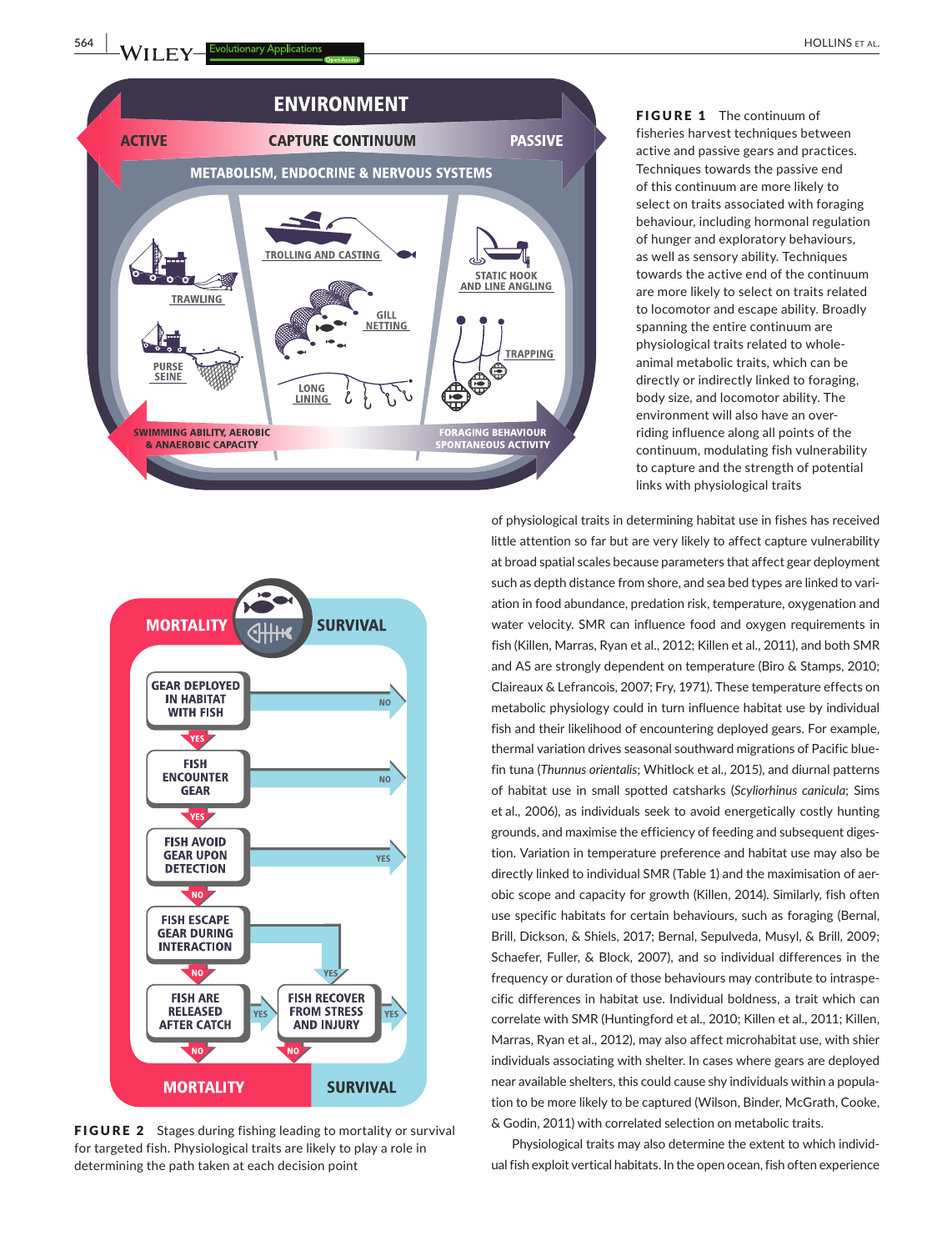cold, hypoxic conditions during oscillatory dives which approach or extend beyond the depths at which the mixed layer ends and the oxygen minimum zone begins (Bernal et al.,2009). Segregation of vertical habitat use of open ocean fishes is driven by the physiological ability of species to maintain sufficient cardiorespiratory capacity for active behaviours under these challenging conditions (Bernal et al., 2009, 2017), a trait governed by a suite of physiological factors which are known to show interindividual variation (Joyce et al., 2016; Ollivier, Marchant, Le Bayon, Servili, & Claireaux, 2015; Ozolina, Shiels, Ollivier, & Claireaux, 2016). This variation may ultimately manifest as differences in the maximum depth attainable by individual fish, or the amount of time fish spend at a given depth, and so give rise to intraspecific differences in vertical habitat use (Cosgrove, Arregui, Arrizabalaga, Goni, & Sheridan, 2014; Quayle, Righton, Hetherington, & Pickett, 2009; Vaudo et al., 2014), with implications for whether individuals are available to gears deployed at specific depths (Olsen, Heupel, Simpfendorfer, & Moland, 2012). Links between physiological traits and habitat use may also occur indirectly. For example, recent research on pumpkinseed sunfish captured from littoral and limnetic habitats revealed divergent sensitivity of the hypothalamic–pituitary–interrenal axis to stressors (Belanger, Peiman, Vera-Chang, Moon, & Cooke, 2017) emphasizing potential for spatially structured fisheries to select for stress responsiveness (Table 1).

#### **2.2** | **Selection via gear encounter rate**

Although gear encounter rate will necessarily have some overlap with traits affecting habitat selection, there is an important distinction to be made between selective processes occurring at these two scales. Even if gear and fish co-occur in the same broad habitat, fish must actually encounter the gear to have any chance at being captured. Individual fish vary in spontaneous activity, boldness and exploration (Table 1), and those that are more active will have higher encounter rates with fishing gears (Biro & Post, 2008; Uusi-Heikkilä et al., 2008). This could be due to random encounters during exploration or, particularly when considering passive gears, due to directed movements towards the deployed gear after initial detection. Indeed, bold or more active phenotypes are often associated with higher vulnerability to capture by angling or gill netting (Biro & Post, 2008; but see Cooke, Wilson, Elvidge, & Cooke, 2017; Härkönen, Hyvärinen, Paappanen, & Vainikka, 2014; Kekäläinen, Podgorniak, Puolakka, Hyvärinen, & Vainikka, 2014; Klefoth, Pieterek, & Arlinghaus, 2013; Klefoth et al., 2017; Wilson et al., 2011), but these mechanisms are also likely to increase the probability of a fish being in the path of an oncoming trawl, or beneath a towed lure.

Importantly, the drivers of these behavioural differences may be linked with underlying physiological traits, at least in some contexts (Biro & Stamps, 2010; Killen, Marras, Metcalfe, McKenzie, & Domenici, 2013). Fish that are more active and exploratory, for example, have also been shown to have lower hypothalamus–interrenal–pituitary and parasympathetic reactivity (Øverli, Sørensen, & Nilsson, 2006; Verbeek, Iwamoto, & Murakami, 2008), increased sympathetic reactivity (Verbeek et al., 2008) and increased metabolic rates (Killen et al., 2011). More active fish may also possess an increased AS to accommodate this active lifestyle (Killen, Atkinson, & Glazier, 2010; Killen, Marras,

 **|** HOLLINS et al. **565**

Steffensen et al., 2012), suggesting a mechanism by which passive gears may preferentially capture individuals with a high aerobic capacity. A high AS may also permit prolonged or more active bouts of swimming behaviour in fish (Table 1), or be associated with increased maintenance requirements and foraging demands (Auer, Salin, Anderson, & Metcalfe, 2015; Killen, Glazier et al., 2016), thus increasing their likelihood of encountering gears (Redpath et al., 2010). Such mechanisms may partly explain why largemouth bass (*Micropterus salmoides)* bred for high vulnerability to angling also exhibited higher AS (Redpath et al., 2010). For active gears, encounter rate will be largely dependent on the movement ofthe gear by fishers, but sonarlocation can direct boats towards shoals or schools of fish. Gregarious individuals could thus be more likely to be targeted by trawls (Nelson, Soulé, Ryman, & Utter, 1987), producing selection against any metabolic or endocrine traits that promote social behaviour (Killen, Fu, Wu, Wang, & Fu, 2016).

### **2.3** | **Selection via gear avoidance**

Fish still have the opportunity to avoid gears after an initial encounter or detection. For passive gears, traps catch only a proportion of fish that come within a close proximity because some fish enter traps more readily than others (Diaz Pauli, Wiech, Heino, & Utne-Palm, 2015; Thomsen, Humborstad, & Furevik, 2010). This could depend on a number of physiological factors, including physiological traits that underlie decision-making and risk assessment (Andersen, Jørgensen, Eliassen, & Giske, 2016; Giske et al., 2013; Höglund et al., 2005; Øverli, Pottinger, Carrick, Øverli, & Winberg, 2002; Øverli, Winberg, & Pottinger, 2005; Winberg & Thörnqvist, 2016; Table 1). For passive gears, it has been suggested that decision-making after the initial gear encounter is a greater determinant of individual vulnerability to capture than encounter rate itself (Klefoth et al., 2017; Monk & Arlinghaus, 2017). In largemouth bass, individuals with low stress responsiveness are more vulnerable to capture by angling, although the exact stage of the capture process that is affected by endocrine traits was not identified (Louison, Adhikari, Stein, & Suski, 2017). Interestingly, however, boldness and metabolic traits did not influence capture vulnerability in this study, providing evidence that the decision to engage with the deployed gear after discovery was at least partially detached from foraging requirements, exploration or risk-taking per se. Still, hunger increases willingness to approach and enter baited traps after an initial encounter, as does environmental temperature (Thomsen et al., 2010). While appetite is inherently labile, a higher metabolic rate (Killen et al., 2011) could increase the probability of a fish being hungry and responsive to baits. However, effects of the environment, such as temperature, are often observed on the vulnerability of fish via the cumulative effects of increased activity and feeding motivation (Stehfest, Lyle, & Semmens, 2015; Stoner, 2004). By allowing the expression of extreme phenotypes, this plasticity could weaken selection on heritable traits underlying fish vulnerability to capture, although the capacity to exhibit plasticity itself could be targeted by selection.

Although individuals with enhanced sensory capacity would presumably be better able to avoid certain gears or find baited hooks (Lennox et al., 2017), we are unaware of empirical work directly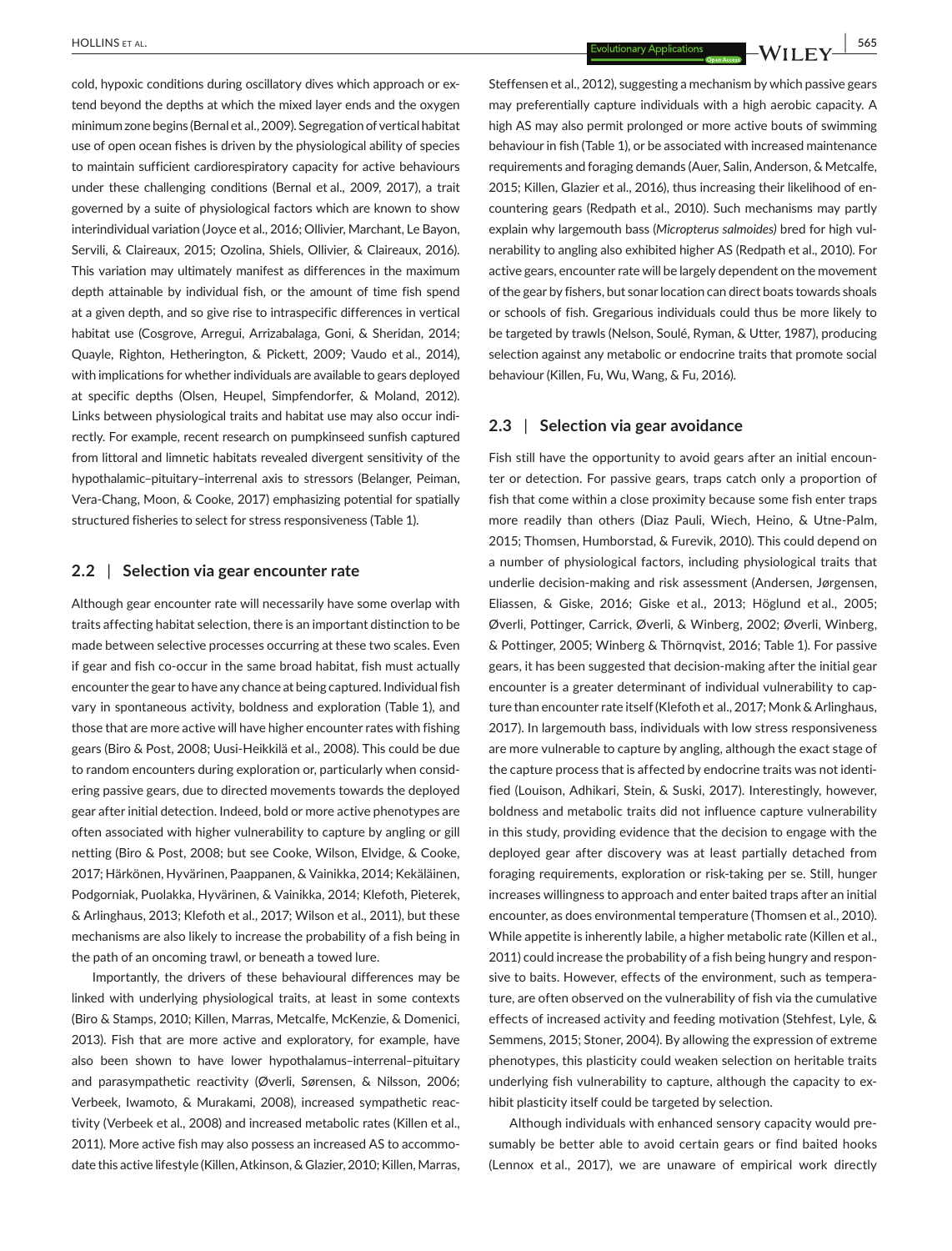**566 WII FY** Evolutionary Applications **and the contract of the COLLINS CTAL.** 

examining this possibility. For active gears, fish often flee oncoming active gears upon first visual or auditory detection (Handegard & Tjøstheim, 2005). However, there is variation in reaction distance, speed (Table 1) and directionality of this response among individuals that may be related to various aspects of sensory physiology (Winger, Walsh, He, & Brown, 2004). Many gear types encourage high densities of fish within their immediate vicinity, potentially exaggerating the importance of social interactions and associated physiological traits in determining responses to gear (Winger, Eayrs, & Glass, 2010). Should high densities of fish be present around a gear already, asocial fish may be dissuaded from approaching, reducing their capture vulnerability and indirectly selecting on underlying physiological traits related to sociability (Killen, Fu et al., 2016).

Avoidance of active gears also shows interesting parallels with optimal escape theory for avoidance of natural pursuit predators fleeing too early can result in lost foraging opportunities while fleeing too late can result in mortality (Winger et al., 2010; Ydenberg & Dill, 1986). The costs of lost foraging opportunities may be greater for individuals with higher SMR, causing them to have shorter reaction distance and increased risk of fishing mortality (Finstad, Forseth, Ugedal, & Naesje, 2007; Killen et al., 2011). Individuals with a higher foraging demand may be more likely to perceive the benefit of investigating a food source as outweighing the risk posed by foreign objects such as hooks or traps. Metabolic traits of fish have been shown to correlate with boldness (Huntingford et al., 2010; Killen et al., 2011; Killen, Marras, Ryan et al., 2012), which in turn has been shown to correlate with susceptibility to capture in passive gears (Biro & Post, 2008; Diaz Pauli et al., 2015; Klefoth et al., 2017). It has also been demonstrated that cardiac output and RMR are directly correlated with vulnerability to capture in largemouth bass (Cooke, Suski, Ostrand, Wahl, & Philipp, 2007; Redpath et al., 2010). Such links among traits may partly explain the presence of "timidity syndromes" (Arlinghaus et al., 2017), where bolder individuals are apparently harvested from populations more frequently owing to their increased vulnerability to capture. This is corroborated by observations that fish populations subjected to recreational fishing pressure also exhibit lower RMR than populations with no fishing pressure (Hessenauer et al., 2015).

#### **2.4** | **Selection via escape from gear**

Even when capture seems inevitable, fish often escape gears by employing behaviours that are likely linked to aerobic and anaerobic capacity. This is particularly true for active gears such as trawls, which herd fish as they attempt to swim and hold station in front of the trawl mouth. They eventually fatigue, fall back further into the net and finally into the codend, where they are retained (Winger et al., 2010). There may also be a behavioural decision-making component to this form of capture whereby a fish "voluntarily" ceases swimming before complete exhaustion or follow shoal mates into the trawl. During the final moments of the trawl, free-swimming fish within the body of the net may also be retained as the gear is hauled to the surface, and accelerates as it lifts from the sea floor. Fish "scooped up" in this fashion do not have to have succumbed to fatigue to be caught. Fish can escape by

swimming faster than the trawl (Table 1), or moving around the outside of the trawl mouth, making it highly likely that faster swimming fish, or those with a greater capacity for short-bursts of anaerobic swimming, escape capture. This effect has been illustrated in laboratorybased trawling simulations with a direct positive correlation between the capacity for burst-type anaerobic swimming and the ability to avoid being captured (Killen, Nati, & Suski, 2015). Fish can also escape capture once inside the trawl net by passing through the mesh. Escape through mesh is size-selective, but there may well be a large influence of swimming endurance and anaerobic capacity on escape ability atthis stage (Winger et al., 2010), because fish will require bursts of anaerobic swimming while changing their vector relative to the path of the trawl.

It is unknown whether the metabolic costs of prior feeding and digestion affect vulnerability to capture via reductions in swimming performance. In fish, there is a temporary postfeeding increase in metabolic rate associated with digestion and nutrient assimilation (Fu, Cao, Peng, & Wang, 2008; Jobling, 1995; Secor, 2009), referred to as specific dynamic action, that can reduce swim performance (Alsop & Wood, 1997) and possibly decrease the ability to outswim a trawl. Fish with a larger AS (Table 1), however, might maintain an excess capacity for swimming even while processing a meal, providing another means by which individuals with a higher AS may be less catchable by trawl.

The relevance of this swim performance-based mode of selectivity is dependent on fish engaging in an optomotor response (a reflexive behaviour thought to reorient a swimming fish after displacement from its desired horizontal course; Kim & Wardle, 2003) in which fish swim to maintain station with the trawl, often oriented adjacent to the trawl doors, until they drop back within the net. While this is often observed (Kim & Wardle, 2003; Rose, 1995), individual variation in the response to gears is also frequent (Underwood, Winger, Fernö, & Engås, 2015; Yanase, Eayrs, & Arimoto, 2009) and often predicts the chances of capture for individual fish. Whether these behavioural responses correlate with heritable physiological traits remains unclear, although individual's orientation prior interaction with the trawl gear, and density of conspecifics, can influence fish responses to trawls (Rose, 1995; Underwood et al., 2015). This would suggest that responses to trawls are influenced by external environment, which could dampen selection on traits correlated with swim performance. Kim and Wardle (2003) noted that erratic responses, characterised by burst swimming and haphazard, rapid changes in orientation, acceleration and swim velocity, lead to opportunistic use of potential escape routes around trawls. Fish with greater anaerobic capacity may be expected to engage in such behaviours more readily, or for longer periods, and so be less catchable.

The physiological traits potentially underlying escape from fishing gears can be highly plastic in response to environmental factors. For example, reduced temperature can decrease swimming ability, aerobic metabolic capacity, reaction distances and fish responsiveness (Claireaux, Couturier, & Groison, 2006; Killen, Nati et al., 2015; Killen, Reid, Marras, & Domenici, 2015; Winger et al., 2004, 2010). Therefore, depending on the temperature, or the season, individual fish may be more or less likely to be captured by gears in a manner directly related to their sensitivity to thermal shifts and corresponding effect on performance. Gears may therefore have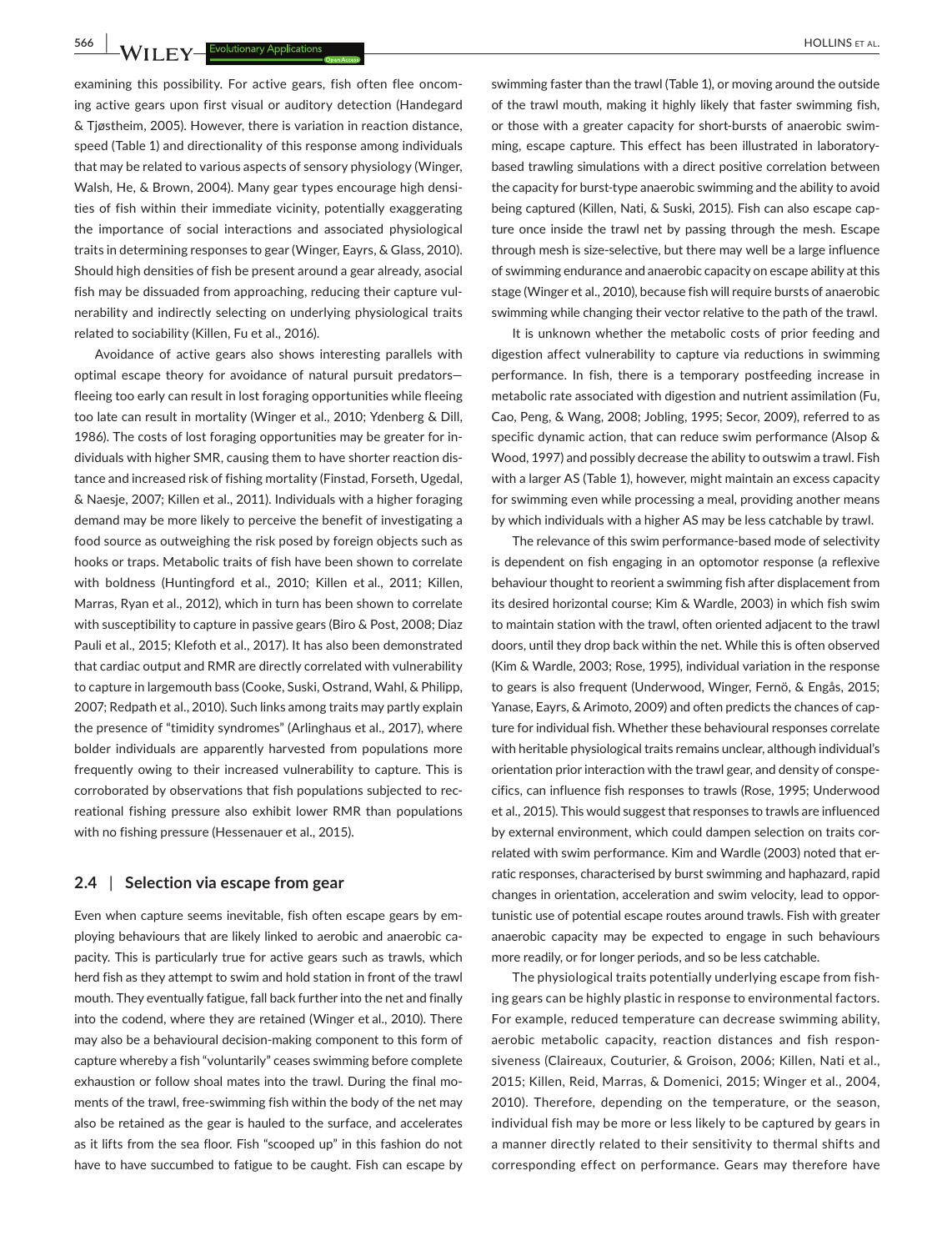a reduced selective impact at cold temperatures, when a higher proportion of the population cannot escape. A similar mechanism could occur at the higher end of the thermal range within species, where some individuals will begin to exhibit decreased performance due to warming. Harvest-associated selection is therefore likely to be highly dependent on how the environment modulates links between physiological traits and the escape ability of individual fish. Finally, there is wide intraspecific variation in stress responsiveness within fish species (Höglund et al., 2005; Pankhurst, 2011), and so individuals may vary widely in the extent to which they can recover from fishing-stress and physical trauma even after they escape from a fishing gear (Table 1). Outswimming a trawl may result in a severe physiological disturbance due to intense exercise, as may fighting on a fishing rod or longline. Even relatively benign gears like traps can induce a stress response from confinement (Colotelo et al., 2013). During recovery from these stressors, fish may be more vulnerable to predation or less likely to forage or participate in reproductive activities (Winberg & Thörnqvist, 2016). There is some evidence that increased AS may facilitate faster recovery from acute stress (Killen et al., 2014), but much more information is needed in this area. Overall, mortality occurring in fish postescape from fishing gears could constitute another potential avenue for selection on physiological traits to occur.

## **3** | **CONSEQUENCES OF SELEC TION ON PHYSIOLOGICAL TRAITS BY FISHERIES**

## **3.1** | **Understanding the mechanisms and extent of FIE**

As long as we are without a greater understanding of the role of individual physiological traits in selective processes, we will lack a mechanistic understanding of how FIE actually works. Is body size the primary determinant of which fish get captured and which do not, or are there more cryptic underlying physiological factors that are related to these effects? Does the majority of selection and evolutionary change occur in response to capture mechanisms, or are there more nuanced effects stemming from increased mortality with effects on behaviour and physiological traits? (Duffy et al., 2013; Jørgensen & Fiksen, 2010; Jørgensen & Holt, 2013). Even in cases where body size or behaviour are the direct targets of harvest selection, correlated selection on physiological traits would have a range of complex feedbacks and implications for life histories. Traits directly selected upon are often correlated (sharing genetic or phenotypic covariance) with a suite of interrelated physiological, behavioural, morphological and life-history characters (Salinas et al., 2012). For example, energy allocation within fish is inherently linked to an individual's metabolic traits, as SMR will determine the amount of acquired resources available for investment in physiological functions beyond basic maintenance. Differences among individuals in surplus energy may manifest as differences in morphology, body size and performance, which are thought to targets of harvest-associated selection (Enberg et al.,

 **|** HOLLINS et al. **567**

2012). For example, increase in liver or reproductive organ size as a result of increased energy storage, or reproductive investment (Blanchard, Druart, & Kestemont, 2005; Craig, MacKenzie, Jones, & Gatlin, 2000; Dahle, Taranger, Karlsen, Kjesbu, & Norberg, 2003; Galloway & Munkittrick, 2006; Hurst, Spencer, Sogard, & Stoner, 2005) can increase fish width relative to its length, increasing its likelihood of retention in the mesh of trawls and gillnets (Enberg et al., 2012). These changes in fish morphology can also be accompanied with reductions in swim performance (Ghalambor, Reznick, & Walker, 2004), with further implications for capture in active gears (Enberg et al., 2012). By considering multiple covarying traits, a more accurate picture of the potential response of the population to selection can be drawn, in instances where body morphology is a direct target of harvest-associated selection, but correlated selection on metabolic rate and growth capacity (Álvarez & Nicieza, 2005; Burton et al., 2011) could also occur. This could contribute to altered life-history traits at the population level, with the genetic architecture of related traits (e.g., pleiotropy) possibly influencing the rate and direction of the evolutionary changes.

In addition, increased physiological knowledge of the specific traits targeted by harvest-associated selection will shed light on the relative roles of plasticity and genetic change in the phenotypic shifts associated with FIE, particularly if the physiological traits that influence vulnerability have a heritable component (Table 1). Evidence of "timidity syndromes" (Arlinghaus et al., 2017) arising in response to fishing pressure has been recorded in recreational fisheries (Januchowski-Hartley, Graham, Cinner, & Russ, 2015; Twardek et al., 2017). It has so far not been possible to determine whether such phenotypic shifts are due to learned responses, behavioural plasticity, density-dependent effects or whether they represent evolutionary change. Twardek et al. (2017) revealed that nesting largemouth bass in a long-term (70 + year) recreational fishing sanctuary provided more attentive and vigorous parental care than fish outside the sanctuary. While this result could reflect at least some component of evolutionary change, additional commongarden experiments are required to disentangle the confounding environmental effects and phenotypic plasticity.

A greater understanding of whether physiological traits are targeted and selected by the capture process over generations will also aid in identifying the heritable component of the traits that have been observed to shift. If the traits under selection are not heritable, the phenotypic shifts observed are more likely to be the result of plasticity (van Wijk et al., 2013) which can favour a faster recovery in case of the removal of the harvesting pressure. So far, there is no information regarding the genetic basis and architecture of vulnerability to capture and the susceptible genotypes that could be selected against by fishing. Investigating the heritability of the vulnerability to capture itself as well as how this can be genetically correlated with other physiological traits (using quantitative genetics) and genotypes (using genomics) could give critical information in this regard. While phenotypic shifts might be related to plastic responses, it is important to note that plasticity itself often possesses heritable genetic variation that could allow different evolutionary trajectories through genotype-by-environment interactions (Nussey, Wilson,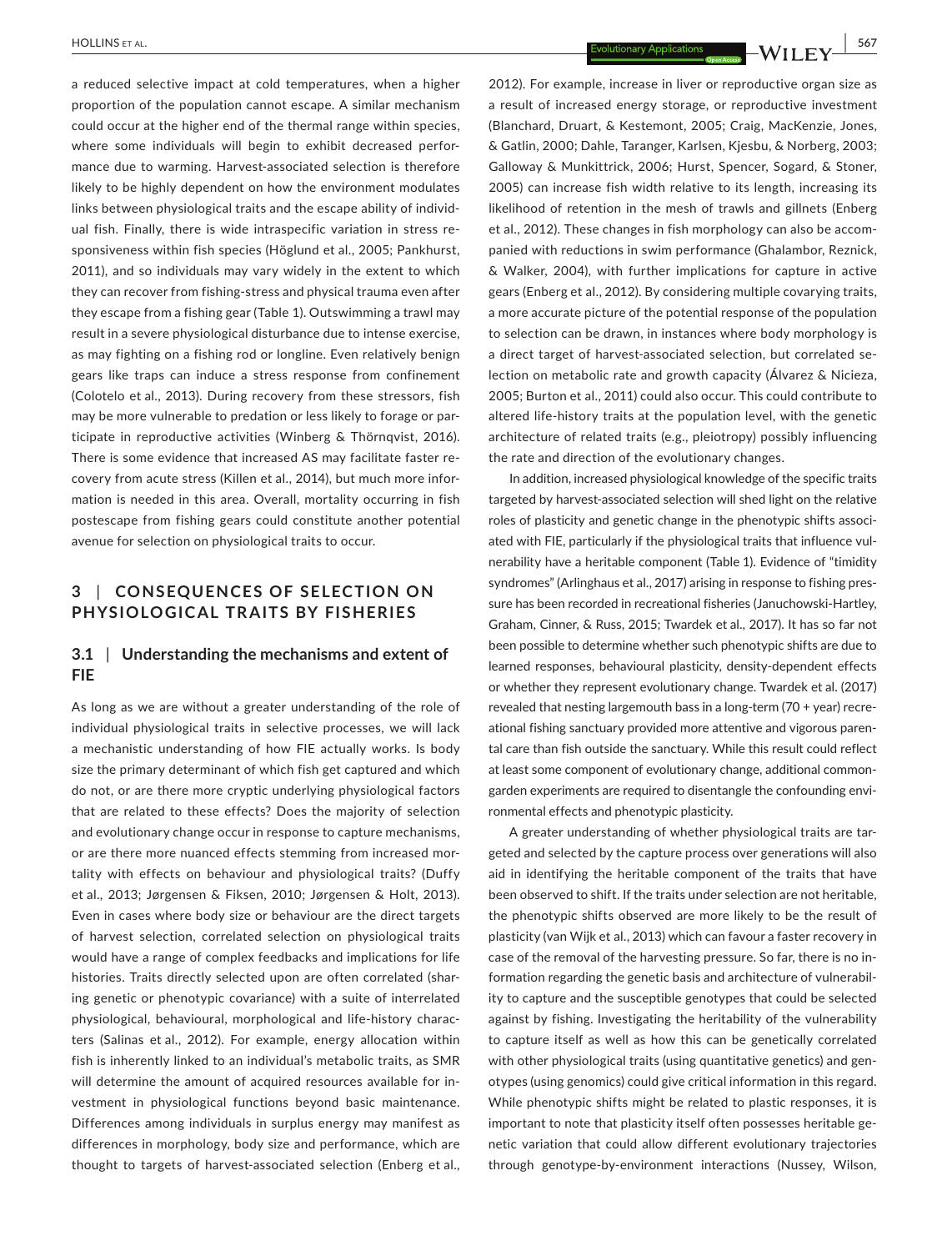**568 M/II EV** Evolutionary Applications

& Brommer, 2007; Parsons et al., 2016). Investigating vulnerability to capture, its genetic basis and correlation with other physiological traits across different environmental conditions would then be important to fully understand the mechanisms driving FIE. Changes to population density due to fishing could also be an environmental variable that could generate a new adaptive landscape in which evolutionary changes to behaviour and physiology could occur indirectly. Determining the influence of plasticity in FIE is challenging but studying the role of physiology in selective processes will be key in gaining a full appreciation of these effects.

## **3.2** | **Understanding environmental modulation of FIE and responses to environmental change**

The interplay between fish physiology and FIE will also have complex interactions with environmental factors. Factors such as temperature and oxygen availability have strong effects on fish physiology (Claireaux & Lefrancois, 2007; Fry, 1971). As a result, certain physiological traits could become more or less important for capture vulnerability depending on environmental conditions (Killen et al., 2013). In addition, individuals vary in sensitivity to factors such as temperature, oxygen availability and food deprivation (Biro, Beckmann, & Stamps, 2010; Killen, Marras, Rayan et al., 2012; Killen et al., 2013), and this variation appears directly related to metabolic traits and locomotor ability (Killen et al., 2011; Killen, Marras, Steffensen et al., 2012; Killen, Marras, Ryan et al., 2012; Killen et al., 2013). In the context of fisheries, these effects may cause individual vulnerability to fluctuate across environments if the across-context repeatability of vulnerability to capture is low (Killen, Adriaenssens, Marras, Claireaux, & Cooke, 2016). In other words, particular individuals that are vulnerable to capture under one set of conditions may be completely different to those most vulnerable under another environment due to individual variation in the physiological reaction norms to changing environmental conditions.

Phenotypic plasticity in response to environmental factors may also alter the degree of variation in vulnerability among individual fish within a population and potentially links between susceptibility to capture and physiological traits (see Figure 1 in Killen et al., 2013). If an environmental condition reduces the variability of phenotypic traits, for example by homogenising the response within a population, the degree of selection of the fishing gears will then be reduced. In addition, if correlations between vulnerability and physiological traits change across environments, due to changes in the variability of either vulnerability or the physiological trait of interest, then the degree of correlated selection on physiological traits due to harvest will change across environments. For example, exposure to hypoxia can cause links between activity and individual metabolic demand that are not observable under normoxia (Killen, Marras, Ryan et al., 2012), stemming from changes in trait variability across environments. Thus, passive fishing gears deployed in hypoxic zones may be more likely to cause correlated selection on metabolic traits.

Such genotype-by-environment interactions could have important repercussions on the rate and direction of FIE. Depending on the

environment, the degree of selection on the physiological traits related to vulnerability to capture may change. In addition, the heritable component of any physiological traits under selection could also change across environmental conditions. For example, it has been revealed that the heritability of body mass in brook charr (*S. Fontinalis*) can change drastically depending on the environment(Crespel, Bernatchez, Audet, & Garant, 2013). Similar increases in the heritability of physiological traits could accelerate the effect of selection even if the selection *per se* decreases. The heritability of physiological traits could also vary temporally. For salmonids, the heritability of traits related to body size can decrease with time, due to stronger environmental effects with age (Crespel et al., 2013; Garant, Dodson, & Bernatchez, 2003; Serbezov, Bernatchez, Olsen, & Vøllestad, 2010). If a similar change in heritability through time happens for physiological traits, this could reduce the speed of response to FIE in fisheries that target adult individuals. Some genotypes may also be more or less plastic according to the environment, increasing or reducing their vulnerability to capture. Therefore, the nature and degree of genotype-by-environment interactions initially present in a population are likely to accelerate or dampen any evolutionary response to fishing. Increased knowledge of the plastic, physiological responses to environmental variation would greatly contribute to our understanding or these effects.

Perhaps most importantly, by reducing the phenotypic and potentially genetic diversity across generations within targeted populations, directional selection by fishing practices could be leading wild populations into an "evolutionary trap" by making them physiologically maladapted to future environmental conditions in the absence of fishing pressure or otherwise reducing their capacity to physiologically adapt to such changes through erosion of genetic diversity. The physiological phenotypes present within a population will have a direct bearing on how they are able to respond to environmental change (Brown, Hobday, Ziegler, & Welsford, 2008; Enberg et al., 2009; Kuparinen & Hutchings, 2012; Pörtner & Farrell, 2008). Climate change, in combination with hypoxia in coastal environments due to anthropogenic pollution, is predicted to alter the geographical distribution of marine fish species, possibly due to sublethal effects on physiology (Marras et al., 2015). Selection on physiological traits by fishing could therefore lead to synergistic effects between climate change and overfishing on the abundance or distribution of species. It is also unclear whether FIE is degrading populations' ability to rebound after fishing pressure is alleviated (Kuparinen & Hutchings, 2012), particularly in the face of environmental change. The critical lack of knowledge regarding how fish physiology and population adaptive potential are being affected by FIE may underlie this uncertainty. Reduced rates of population increase are at least partially caused by demographic shifts, reduced fecundity among individuals or altered food-web structure, but these alone do not explain the observed lack of resilience among overexploited and collapsed fish stocks (Kuparinen & Hutchings, 2012; Marty, Dieckmann, & Ernande, 2015). It is possible that altered physiological traits could play a role, through increased natural mortality in the absence of fishing (Jørgensen & Holt, 2013; Kuparinen & Hutchings, 2012) or by contributing to the altered life-history traits reported in exploited populations (Enberg et al., 2012).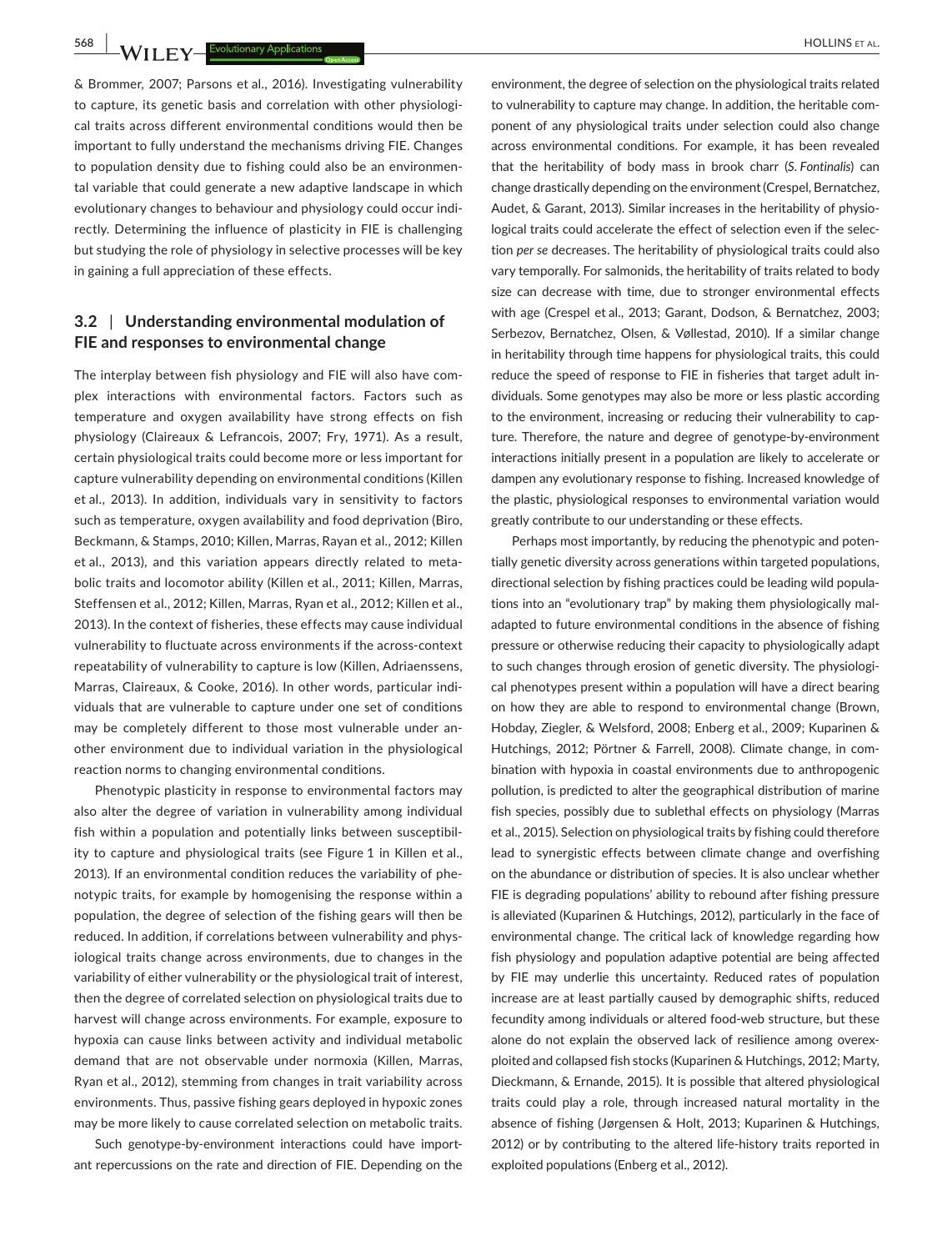### **3.3** | **Mitigation of selective effects**

Attempts to alter fishing techniques to minimise harvest-associated selection are extremely difficult to design and implement but can only be aided by a mechanistic, physiological understanding of how fish physically interact with deployed gears. There are two broad strategies for reducing harvest-associated selection on traits within species. The first may be to restrict fishing effort to times and techniques that minimise selection. A theoretical strategy for example, may be to fish during seasons or times of day where intraspecific variation in the traits of interest, is minimised. A reduction in the within-population variation in traits related to swim performance may be present during colder seasons or during the night when fish are inactive (Glass & Wardle, 1989). Similarly, factors such as trawl times or speeds and deployment times for traps could be altered in ways to reduce selectivity. The second general strategy is to broaden fishing effort to include a range of gears and habitat types such that selection on specific traits is diluted or countered. This could include more balanced harvesting approaches in which active and passive gears are used for the same species. Whatever the approach for minimising selection, knowing more about the physical interactions between fish and gears and the underlying physiological mechanisms will be informative for deciding which strategies to employ either alone or in combination.

A particular challenge with mitigation of within-species selection also relates to current efforts to reduce bycatch of nontarget species. There may be a fundamental conflict in which attempts to reduce bycatch by increasing the selectivity of gears for a particular species may also increase selectivity within a species. This could additionally increase the potential for FIE to act on specific traits. For example, changes in trawl speed or position within the water column may reduce bycatch but may also cause differentiation in vulnerability within the targeted species with regard to any traits that influence vulnerability. However, increased knowledge of where the phenotypic ranges of among- and within-species diversity of specific traits related to vulnerability, and particularly physiological traits, will be key in devising solutions to this apparent conflict.

## **4** | **FUTURE APPROACHES AND OUTSTANDING QUESTIONS**

We currently know very little regarding the interplay between physiological traits and FIE. A major obstacle is that many of these questions are extremely difficult to address in an actual fisheries scenario or in the wild using free-ranging fish. A comprehensive approach with observational and experimental work at various spatial scales, with collaboration among physiologists, behavioural ecologists, evolutionary biologists, geneticists and fishers will yield the most informative research in this field going forward.

At the smallest spatial and temporal scales, laboratory- and mesocosm-based simulations of fishing procedures and selection line experiments will prove invaluable. Selection experiments have been usefulfor elucidating howsize-selective fisheries practices can produce an array of effects on correlated behavioural and morphological traits (Conover & Baumann, 2009; Conover & Munch, 2002; Uusi-Heikkilä et al., 2015; Walsh, Munch, Chiba, & Conover, 2006; van Wijk et al., 2013). Selected lines also facilitate examinations of trait resiliency once selection is relaxed. To date, the majority of selection experiments have solely focused on the effects of size-selectivity without directly considering vulnerability. In the only selection study to examine direct vulnerability to capture, Philipp and colleagues (Philipp et al., 2009) demonstrated heritability of angling vulnerability in largemouth bass and reported a range of behavioural and physiological effects associated with selection on the tendency to be captured via this method.

Further experimental approaches, such as small-scale simulations of fishing techniques (e.g., trapping and trawling) using surrogate species, will facilitate direct exploration of links between physiology and susceptibility to capture in a manner that is not possible with full-scale fisheries in the wild (Diaz Pauli et al., 2015; Killen, Nati et al., 2015). For example, the complete control such approaches grant us over the environment allows us to test relationships between physiological traits and vulnerability across different environmental conditions (Killen, Marras, Ryan et al., 2012; Killen, Marras, Steffensen et al., 2012; Killen et al., 2013), providing greater insight into how such mechanisms may manifest in the wild. Small-scale fishery simulations also allow for the quantification of repeatability of vulnerability to certain gear types. A shortcoming of these experiments is that the observed trends may not extend to broader scales with other species and in more stochastic environments. However, this is always the case when examining biological phenomena in laboratory experiments. A major benefit of laboratory studies in the context of FIE is that they provide plausible and testable hypotheses that may be examined at larger scales, and inform the design of such experiments that are often expensive and logistically challenging.

At larger scales, urgently needed is information on how physiological traits may affect capture vulnerability in a natural setting (Lennox et al., 2017). Recent technological innovations in telemetry for the tracking of wild fish and remote sensing of behavioural and physiological variables (Hussey et al., 2015) are set to enable unprecedented work examining behaviour of fish around deployed gears and their accompanying physiological responses. To date, there have been few attempts to examine how laboratory-based estimates of physiological or behavioural traits match with rates of activity in the wild (Baktoft et al., 2016), but these advances yield exciting opportunities to obtain a completely novel perspective on FIE and to understand how animals with specific physiological traits respond to fishing gears in the wild. The role of physiology in FIE presents opportunity for many new avenues of research in both laboratory and field settings, with relevant approaches encompassing telemetry, respirometry, enzyme analysis, fisheries simulations and genetics, among many others. Holistic approaches applying several of these techniques to encompass aspects of physiology, and whole organism behaviour, would be particularly powerful tools in addressing the following questions:

• Do physiological traits make some individuals more vulnerable to capture and how does this vary relative to gear type and phase of gear selectivity?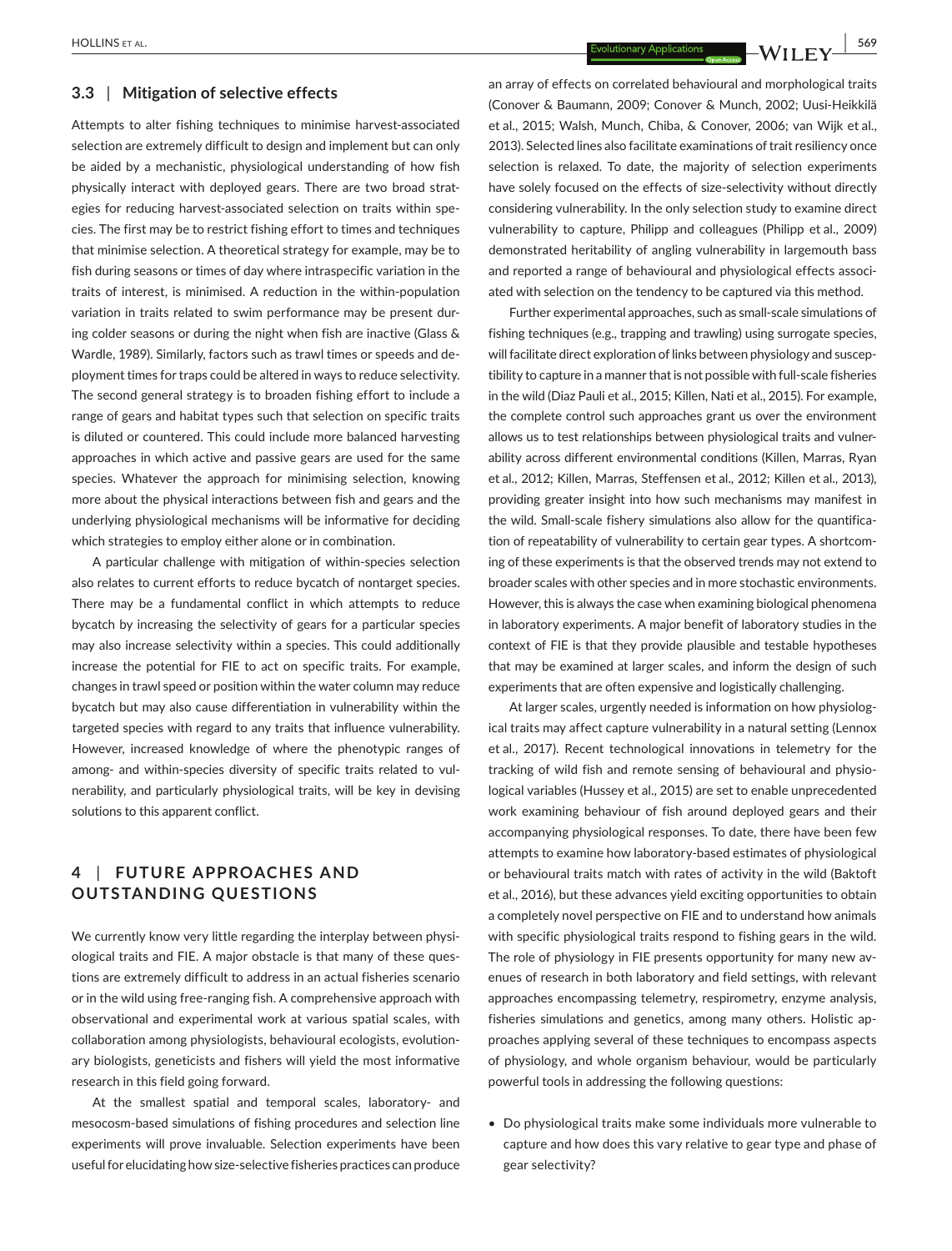- To what degree is vulnerability to capture repeatable among individual fish?
- Does the environment modulate the intensity or direction of selection by fishing gears via effects on plasticity of physiological traits?
- Do specific physiological traits make some individuals more likely to experience mortality after escape from gear or discard?
- Does the direction or intensity of selection vary between active and passive gears?
- Does selection have long-term effects on physiological traits and tolerance to the environment that persists even after fishing is removed?
- Do changes in mortality and life histories caused by fishing have indirect consequences for the physiological traits present within populations?
- Even if physiological traits affect vulnerability at each stage of the capture sequence, how do processes at other stages interact, counter or amplify these effects to determine overall selection on traits?
- What strategies are most effective for mitigating the physiological aspects of FIE?

## **5** | **CONCLUDING REMARKS**

There are several avenues by which individual physiological traits may affect which fish are captured by recreational or commercial fisheries and those that are not. The influence of these traits may operate at various temporal or spatial scales, depending on the particular stage of the capture process. Selective processes may result in direct change in physiological traits associated with metabolic demand, locomotor performance, neuroendocrine function and/or sensory physiology or produce correlated responses in behavioural or life-history traits. Conversely, in situations where selection on behavioural or morphological traits supersedes direct selection on aspects of physiology, correlated selection could still alter traits, particularly those associated with energy demand. The consequences of these effects are likely to be important for understanding synergistic effects of multiple stressors in concert with the effects of overharvest and FIE in ways that are yet to be appreciated. We hope that the possibilities raised here will encourage future work in this area.

#### **ACKNOWLEDGEMENTS**

We thank David McKenzie and two anonymous reviewers for their constructive feedback on an earlier version of this article. SSK is supported by Natural Environment Research Council Advanced Fellowship NE/J019100/1 and European Research Council starting grant 640004. AC is supported by a Marie Curie Fellowship. SJC is supported by the Natural Sciences and Engineering Research Council of Canada and the Canada Research Chairs Program.

#### **ORCID**

*Davide Thambithurai* <http://orcid.org/0000-0002-0338-3778> *Barbara Koec[k](http://orcid.org/0000-0001-7142-364X)* <http://orcid.org/0000-0001-7142-364X> *Shaun S. Killen* <http://orcid.org/0000-0003-4949-3988>

#### **Keywords**

anthropogenic change, ecophysiology, fishing, harvest-induced selection, metabolic rate

Jack Ho[llins](http://orcid.org/0000-0002-0338-3778)<sup>1</sup> Davide Thambithurai<sup>1</sup> Barbara Koeck<sup>[1](http://orcid.org/0000-0001-7142-364X)</sup><sup>D</sup> Amelie Crespel<sup>1</sup> David M. Bailey<sup>1</sup> Steven J. Cooke<sup>2</sup> Jan Lindström<sup>1</sup> Kevin J. Pars[ons](http://orcid.org/0000-0003-4949-3988)<sup>1</sup> Shaun S. Killen<sup>1</sup> 1 *Institute of Biodiversity, Animal Health and Comparative Medicine, University of Glasgow, Glasgow, UK* 2 *Fish Ecology and Conservation Physiology Laboratory, Department of Biology and Institute of Environmental Science, Carleton University,* 

## *Ottawa, ON, Canada*

#### **Correspondence**

*Shaun Killen, Institute of Biodiversity, Animal Health and Comparative Medicine, University of Glasgow, Glasgow, UK. Email: [shaun.killen@glasgow.ac.uk](mailto:shaun.killen@glasgow.ac.uk)*

#### **REFERENCES**

- Alsop, D., & Wood, C. (1997). The interactive effects of feeding and exercise on oxygen consumption, swimming performance and protein usage in juvenile rainbow trout (*Oncorhynchus mykiss*). *Journal of Experimental Biology*, *200*(17), 2337–2346.
- Álvarez, D., & Nicieza, A. G. (2005). Is metabolic rate a reliable predictor of growth and survival of brown trout (*Salmo trutta*) in the wild? *Canadian Journal of Fisheries and Aquatic Sciences*, *62*(3), 643–649. <https://doi.org/10.1139/f04-223>
- Andersen, B. S., Jørgensen, C., Eliassen, S., & Giske, J. (2016). The proximate architecture for decision-making in fish. *Fish and Fisheries*, *17*(3), 680–695. <https://doi.org/10.1111/faf.12139>
- Ariyomo, T. O., Carter, M., & Watt, P. J. (2013). Heritability of boldness and aggressiveness in the Zebrafish. *Behavior Genetics*, *43*, 161–167. <https://doi.org/10.1007/s10519-013-9585-y>
- Arlinghaus, R., Laskowski, K. L., Alós, J., Klefoth, T., Monk, C. T., Nakayama, S., & Schröder, A. (2017). Passive gear-induced timidity syndrome in wild fish populations and its potential ecological and managerial implications. *Fish and Fisheries*, *18*(2), 360–373. [https://](https://doi.org/10.1111/faf.12176) [doi.org/10.1111/faf.12176](https://doi.org/10.1111/faf.12176)
- Auer, S. K., Salin, K., Anderson, G. J., & Metcalfe, N. B. (2015). Aerobic scope explains individual variation in feeding capacity. *Biology Letters*, *11*(11), 20150793. <https://doi.org/10.1098/rsbl.2015.0793>
- Bacigalupe, L. D., Nespolo, R. F., Bustamante, D. M., & Bozinovic, F. (2004). The quantitative genetics of sustained energy budget in a wild mouse.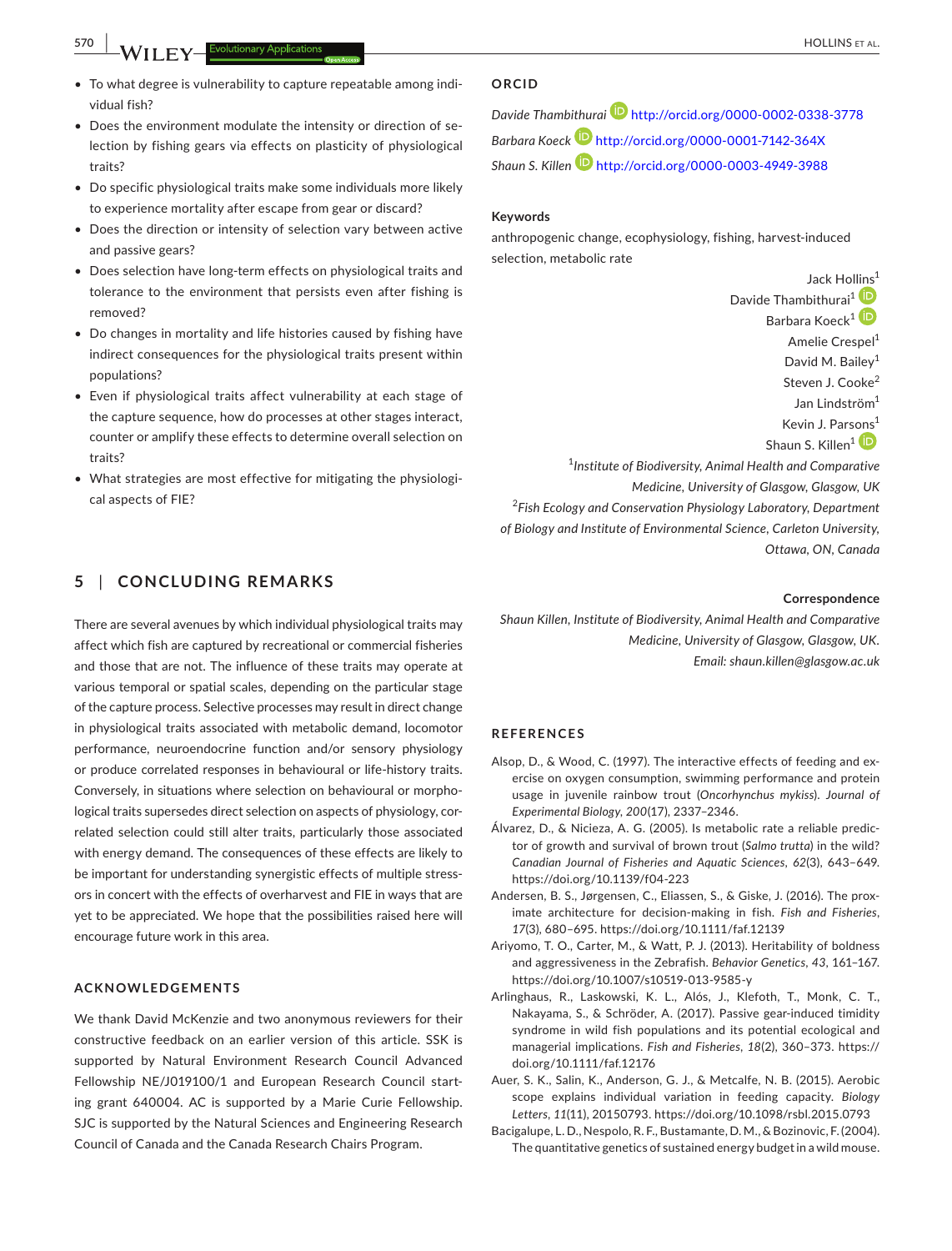*Evolution*, *58*, 421–429. [https://doi.org/10.1111/j.0014-3820.2004.](https://doi.org/10.1111/j.0014-3820.2004.tb01657.x) [tb01657.x](https://doi.org/10.1111/j.0014-3820.2004.tb01657.x)

- Baktoft, H., Jacobsen, L., Skov, C., Koed, A., Jepsen, N., Berg, S., … Svendsen, J. C. (2016). Phenotypic variation in metabolism and morphology correlating with animal swimming activity in the wild: Relevance for the OCLTT (oxygen-and capacity-limitation of thermal tolerance), allocation and performance models. *Conservation Physiology*, *4*(1), cov055. <https://doi.org/10.1093/conphys/cov055>
- Belanger, C., Peiman, K. S., Vera-Chang, M., Moon, T., & Cooke, S. J. (2017). Pumpkinseed sunfish (*Lepomis gibbosus*) from littoral and limnetic habitats differ in stress responsiveness independent of environmental complexity and presence of conspecifics. *Canadian Journal of Zoology*, *95*(3), 193–202. [https://doi.org/10.1139/](https://doi.org/10.1139/cjz-2016-0202) [cjz-2016-0202](https://doi.org/10.1139/cjz-2016-0202)
- Bell, A. M., Hankison, S. J., & Laskowski, K. L. (2009). The repeatability of behaviour: A meta-analysis. *Animal Behaviour*, *77*(4), 771–783. <https://doi.org/10.1016/j.anbehav.2008.12.022>
- Bernal, D., Brill, R. W., Dickson, K. A., & Shiels, H. A. (2017). Sharing the water column: Physiological mechanisms underlying species-specific habitat use in tunas. *Reviews in Fish Biology and Fisheries*, *27*(4), 843– 880. <https://doi.org/10.1007/s11160-017-9497-7>
- Bernal, D., Sepulveda, C., Musyl, M., & Brill, R. (2009). The eco-physiology of swimming and movement patterns of tunas, billfishes, and large pelagic sharks. In P. Domenici & D. Kapoor (Eds.), *Fish locomotion—an etho-ecological perspective* (pp. 436–483). Enfield, NH: Science Publishers.
- Biro, P. A., Beckmann, C., & Stamps, J. A. (2010). Small within-day increases in temperature affects boldness and alters personality in coral reef fish. *Proceedings of the Royal Society B: Biological Sciences*, *277*(1678), 71–77. <https://doi.org/10.1098/rspb.2009.1346>
- Biro, P. A., & Post, J. R. (2008). Rapid depletion of genotypes with fast growth and bold personality traits from harvested fish populations. *Proceedings of the National Academy of Sciences of the United States of America*, *105*(8), 2919–2922. [https://doi.org/10.1073/](https://doi.org/10.1073/pnas.0708159105) [pnas.0708159105](https://doi.org/10.1073/pnas.0708159105)
- Biro, P. A., & Stamps, J. A. (2008). Are animal personality traits linked to life-history productivity? *Trends in Ecology & Evolution*, *23*(7), 361– 368. <https://doi.org/10.1016/j.tree.2008.04.003>
- Biro, P. A., & Stamps, J. A. (2010). Do consistent individual differences in metabolic rate promote consistent individual differences in behavior? *Trends in Ecology & Evolution*, *25*(11), 653–659. [https://doi.](https://doi.org/10.1016/j.tree.2010.08.003) [org/10.1016/j.tree.2010.08.003](https://doi.org/10.1016/j.tree.2010.08.003)
- Blanchard, G., Druart, X., & Kestemont, P. (2005). Lipid content and fatty acid composition of target tissues in wild Perca fluviatilis females in relation to hepatic status and gonad maturation. *Journal of Fish Biology*, *66*(1), 73–85. [https://doi.](https://doi.org/10.1111/j.0022-1112.2005.00578.x) [org/10.1111/j.0022-1112.2005.00578.x](https://doi.org/10.1111/j.0022-1112.2005.00578.x)
- Brown, C., Hobday, A., Ziegler, P., & Welsford, D. (2008). Darwinian fisheries science needs to consider realistic fishing pressures over evolutionary time scales. *Marine Ecology Progress Series*, *369*, 257–266. <https://doi.org/10.3354/meps07601>
- Bruning, A., Gaitán-Espitia, J. D., González, A., Bartheld, J. L., Nespolo, R. F., Gaitan-Espitia, J. D., … Nespolo, R. F. (2013). Metabolism, growth, and the energetic definition of fitness: A quantitative genetic study in the land snail Cornu aspersum. *Physiological and Biochemical Zoology*, *86*, 538–546. <https://doi.org/10.1086/672092>
- Burghardt, G. M., Layne, D. G., & Konigsberg, L. (2000). The genetics of dietary experience in a restricted natural population. *Psychological Science : A Journal of the American Psychological Society / APS*, *11*, 69–72. <https://doi.org/10.1111/1467-9280.00217>
- Burns, J. G., & Rodd, F. H. (2008). Hastiness, brain size and predation regime affect the performance of wild guppies in a spatial memory task. *Animal Behaviour*, *76*(3), 911–922. [https://doi.org/10.1016/j.](https://doi.org/10.1016/j.anbehav.2008.02.017) [anbehav.2008.02.017](https://doi.org/10.1016/j.anbehav.2008.02.017)
- Burton, T., Killen, S. S., Armstrong, J. D., & Metcalfe, N. B. (2011). What causes intraspecific variation in resting metabolic rate and what are its ecological consequences? *Proceedings of the Royal Society B: Biological Sciences*, *278*(1724), 3465–3473. [https://doi.org/10.1098/](https://doi.org/10.1098/rspb.2011.1778) [rspb.2011.1778](https://doi.org/10.1098/rspb.2011.1778)
- Bushuev, A. V., Kerimov, A. B., & Ivankina, E. V. (2010). Estimation of heritability and repeatability of resting metabolic rate in birds, with free-living pied flycatchers Ficedula hypoleuca (Ayes: Passeriformes) as an example. *Zhurnal Obshchei Biologii*, *71*, 402–424.
- Careau, V., & Garland, T. Jr (2012). Performance, personality, and energetics: Correlation, causation, and mechanism. *Physiological and Biochemical Zoology*,*85*(6),543–571.<https://doi.org/10.1086/666970>
- Charo-Karisa, H., Rezk, M. A., Bovenhuis, H., & Komen, H. (2005). Heritability of cold tolerance in Nile tilapia, Oreochromis niloticus, juveniles. *Aquaculture*, *249*, 115–123.
- Claireaux, G., Couturier, C., & Groison, A.-L. (2006). Effect of temperature on maximum swimming speed and cost of transport in juvenile European sea bass (*Dicentrarchus labrax*). *Journal of Experimental Biology*, *209*(17), 3420–3428. <https://doi.org/10.1242/jeb.02346>
- Claireaux, G., & Lefrancois, C. (2007). Linking environmental variability and fish performance: Integration through the concept of scope for activity. *Philosophical Transactions of the Royal Society B: Biological Sciences*, *362*(1487), 2031–2041. [https://doi.org/10.1098/](https://doi.org/10.1098/rstb.2007.2099) [rstb.2007.2099](https://doi.org/10.1098/rstb.2007.2099)
- Cole, G. L., & Endler, J. A. (2015). Artificial selection for food colour preferences. *Proceedings of the Royal Society B-Biological Sciences*, *282*, 20143108. <https://doi.org/10.1098/Rspb.2014.3108>
- Colotelo, A. H., Raby, G. D., Hasler, C. T., Haxton, T. J., Smokorowski, K. E., Blouin-Demers, G., & Cooke, S. J. (2013). Northern pike bycatch in an inland commercial hoop net fishery: Effects of water temperature and net tending frequency on injury, physiology, and survival. *Fisheries Research*, *137*, 41–49. [https://doi.org/10.1016/j.](https://doi.org/10.1016/j.fishres.2012.08.019) [fishres.2012.08.019](https://doi.org/10.1016/j.fishres.2012.08.019)
- Conover, D. O., & Baumann, H. (2009). The role of experiments in understanding fishery-induced evolution. *Evolutionary Applications*, *2*(3), 276–290. <https://doi.org/10.1111/j.1752-4571.2009.00079.x>
- Conover, D. O., & Munch, S. B. (2002). Sustaining fisheries yields over evolutionary time scales. *Science*, *297*(5578), 94–96. [https://doi.](https://doi.org/10.1126/science.1074085) [org/10.1126/science.1074085](https://doi.org/10.1126/science.1074085)
- Cooke, S. J., Suski, C. D., Ostrand, K. G., Wahl, D. H., & Philipp, D. P. (2007). Physiological and behavioral consequences of long-term artificial selection for vulnerability to recreational angling in a teleost fish. *Physiological and Biochemical Zoology*, *80*(5), 480–490. [https://](https://doi.org/10.1086/520618) [doi.org/10.1086/520618](https://doi.org/10.1086/520618)
- Cooke, E. L., Wilson, A. D., Elvidge, C. K., & Cooke, S. J. (2017). Does capture method or the presence of aquatic protected areas influence the selective harvest of behavioural types in largemouth bass? *Canadian Journal of Fisheries and Aquatic Sciences*, *999*, 1–7.
- Cosgrove, R., Arregui, I., Arrizabalaga, H., Goni, N., & Sheridan, M. (2014). New insights to behaviour of North Atlantic albacore tuna (*Thunnus alalunga*) observed with pop-up satellite archival tags. *Fisheries Research*, *150*, 89–99. <https://doi.org/10.1016/j.fishres.2013.10.013>
- Craig, S. R., MacKenzie, D. S., Jones, G., & Gatlin, D. M. (2000). Seasonal changes in the reproductive condition and body composition of freeranging red drum, *Sciaenops ocellatus*. *Aquaculture*, *190*(1), 89–102. [https://doi.org/10.1016/S0044-8486\(00\)00386-0](https://doi.org/10.1016/S0044-8486(00)00386-0)
- Crespel, A., Bernatchez, L., Audet, C., & Garant, D. (2013). Strain specific genotype− environment interactions and evolutionary potential for body mass in Brook Charr (*Salvelinus fontinalis*). *G3: Genes, Genomes Genetics*, *3*(3), 379–386. <https://doi.org/10.1534/g3.112.005017>
- Crespel, A., Bernatchez, L., Garant, D., & Audet, C. (2011). Quantitative genetic analysis of the physiological stress response in three strains of brookcharrSalvelinusfontinalisandtheirhybrids.*Journal of Fish Biology*, *79*, 2019–2033. <https://doi.org/10.1111/j.1095-8649.2011.03149.x>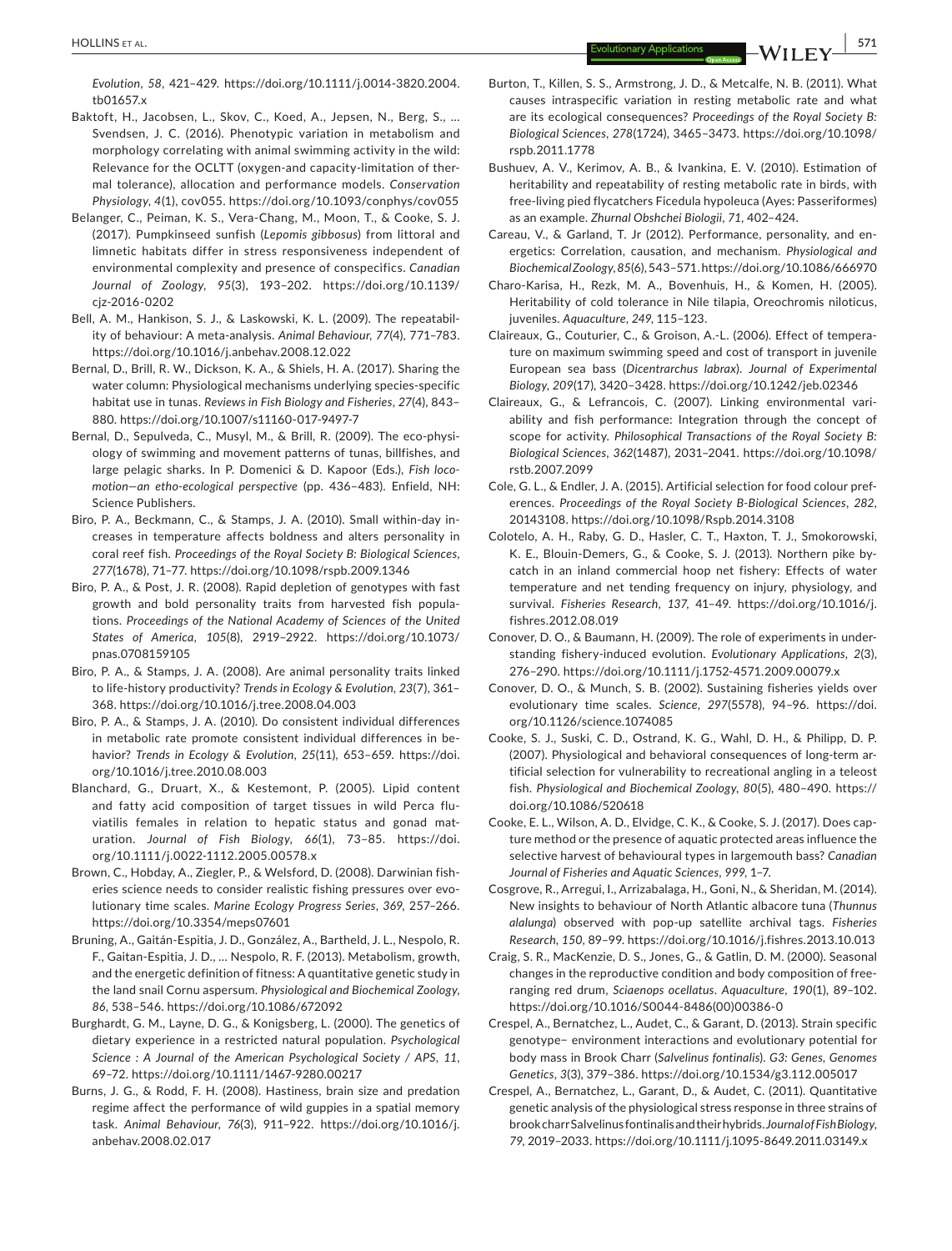**572 |**  HOLLINS et al.

- Dahle, R., Taranger, G. L., Karlsen, Ø., Kjesbu, O. S., & Norberg, B. (2003). Gonadal development and associated changes in liver size and sexual steroids during the reproductive cycle of captive male and female Atlantic cod (*Gadus morhua* L.). *Comparative Biochemistry and Physiology Part A: Molecular & Integrative Physiology*, *136*(3), 641–653. [https://doi.org/10.1016/S1095-6433\(03\)00215-0](https://doi.org/10.1016/S1095-6433(03)00215-0)
- Diaz Pauli, B., & Sih, A. (2017). Behavioural responses to human-induced change: why fishing should not be ignored. *Evolutionary Applications*, *10*(3), 231–240. <https://doi.org/10.1111/eva.12456>
- Diaz Pauli, B., Wiech, M., Heino, M., & Utne-Palm, A. C. (2015). Opposite selection on behavioural types by active and passive fishing gears in a simulated guppy Poecilia reticulata fishery. *Journal of Fish Biology*, *86*, 1030–1045.
- Dohm, M. R., Hayes, J. P., & Garland, T. (2001). The quantitative genetics of maximal and basal rates of oxygen consumption in mice. *Genetics*, *159*, 267–277.
- Doyle, C. M., Leberg, P. L., & Klerks, P. L. (2011). Heritability of heat tolerance in a small livebearing fish, Heterandria formosa. *Ecotoxicology*, *20*, 535–542. <https://doi.org/10.1007/s10646-011-0624-2>
- Duffy, T. A., Picha, M. E., Borski, R. J., & Conover, D. O. (2013). Circulating levels of plasma IGF-I during recovery from size-selective harvesting in Menidia menidia. *Comparative Biochemistry and Physiology Part A: Molecular & Integrative Physiology*, *166*(2), 222–227. [https://doi.](https://doi.org/10.1016/j.cbpa.2013.06.001) [org/10.1016/j.cbpa.2013.06.001](https://doi.org/10.1016/j.cbpa.2013.06.001)
- Elliott, S. A., Turrell, W. R., Heath, M. R., & Bailey, D. (2017). Juvenile gadoid habitat and ontogenetic shift observations using stereovideo baited cameras. *Marine Ecology Progress Series*, *568*, 123–135. <https://doi.org/10.3354/meps12068>
- Enberg, K., Jørgensen, C., Dunlop, E. S., Heino, M., & Dieckmann, U. (2009). Implications of fisheries-induced evolution for stock rebuilding and recovery. *Evolutionary Applications*, *2*(3), 394–414. [https://](https://doi.org/10.1111/j.1752-4571.2009.00077.x) [doi.org/10.1111/j.1752-4571.2009.00077.x](https://doi.org/10.1111/j.1752-4571.2009.00077.x)
- Enberg, K., Jørgensen, C., Dunlop, E. S., Varpe, Ø., Boukal, D. S., Baulier, L., … Heino, M. (2012). Fishing-induced evolution of growth: Concepts, mechanisms and the empirical evidence. *Marine Ecology*, *33*(1), 1–25. <https://doi.org/10.1111/j.1439-0485.2011.00460.x>
- Endler, J. A., Basolo, A., Glowacki, S., & Zerr, J. (2001). Variation in response to artificial selection for light sensitivity in guppies (*Poecilia reticulata*). *American Natulatist*, *158*, 36–48. [https://doi.](https://doi.org/10.1086/320862) [org/10.1086/320862](https://doi.org/10.1086/320862)
- Ernande, B., Dieckmann, U., & Heino, M. (2004). Adaptive changes in harvested populations: Plasticity and evolution of age and size at maturation. *Proceedings of the Royal Society of London. Series B: Biological Sciences*, *271*(1537), 415–423. [https://doi.org/10.1098/](https://doi.org/10.1098/rspb.2003.2519) [rspb.2003.2519](https://doi.org/10.1098/rspb.2003.2519)
- Fevolden, S. E., Roed, K. H., Fjalestad, K. T., & Stien, J. (1999). Poststress levels of lysozyme and cortisol in adult rainbow trout: Heritabilities and genetic correlations. *Journal of Fish Biology*, *54*, 900–910. [https://](https://doi.org/10.1111/j.1095-8649.1999.tb02040.x) [doi.org/10.1111/j.1095-8649.1999.tb02040.x](https://doi.org/10.1111/j.1095-8649.1999.tb02040.x)
- Finstad, A. G., Forseth, T., Ugedal, O., & Naesje, T. F. (2007). Metabolic rate, behaviour and winter performance in juvenile Atlantic salmon. *Functional Ecology*, *21*(5), 905–912. [https://doi.](https://doi.org/10.1111/j.1365-2435.2007.01291.x) [org/10.1111/j.1365-2435.2007.01291.x](https://doi.org/10.1111/j.1365-2435.2007.01291.x)
- Flamarique, I. N., Cheng, C. L., Bergstrom, C., & Reimchen, T. E. (2013). Pronounced heritable variation and limited phenotypic plasticity in visual pigments and opsin expression of threespine stickleback photoreceptors. *Journal of Experimental Biology*, *216*(4), 656–667. [https://](https://doi.org/10.1242/jeb.078840) [doi.org/10.1242/jeb.078840](https://doi.org/10.1242/jeb.078840)
- Fry, F. E. J. (1971). The effect of environmental factors on the physiology of fish. In W. S. Hoar, D. J. Randall (Eds.), *Fish physiology* (pp. 1–98). London: Academic Press.
- Fu, S. J., Cao, Z. D., Peng, J. L., & Wang, Y. X. (2008). Is peak postprandial oxygen consumption positively related to growth rate and resting oxygen consumption in a sedentary catfish Silurus

meridionalis? *Journal of Fish Biology*, *73*(3), 692–701. [https://doi.](https://doi.org/10.1111/j.1095-8649.2008.01968.x) [org/10.1111/j.1095-8649.2008.01968.x](https://doi.org/10.1111/j.1095-8649.2008.01968.x)

- Fuller, R., Carleton, K., Fadool, J., Spady, T., & Travis, J. (2005). Genetic and environmental variation in the visual properties of bluefin killifish, Lucania goodei. *Journal of Evolutionary Biology*, *18*(3), 516–523. <https://doi.org/10.1111/j.1420-9101.2005.00886.x>
- Galloway, B., & Munkittrick, K. (2006). Influence of seasonal changes in relative liver size, condition, relative gonad size and variability in ovarian development in multiple spawning fish species used in environmental monitoring programmes. *Journal of Fish Biology*, *69*(6), 1788–1806. <https://doi.org/10.1111/j.1095-8649.2006.01249.x>
- Garant, D., Dodson, J. J., & Bernatchez, L. (2003). Differential reproductive success and heritability of alternative reproductive tactics in wild Atlantic salmon (*Salmo salar* L). *Evolution*, *57*(5), 1133–1141.
- Garenc, C., Silversides, F. G., & Guderley, H. (1998). Burst swimming and its enzymatic correlates in the threespine stickleback (*Gasterosteus aculeatus*): Full-sib heritabilities. *Canadian Journal of Zoology-Revue Canadienne De Zoologie*, *76*, 680–688. [https://doi.org/10.1139/](https://doi.org/10.1139/z97-236) [z97-236](https://doi.org/10.1139/z97-236)
- Gervai, J., & Csányi, V. (1985). Behavior-genetic analysis of the paradise fish, Macropodus opercularis. I. Characterization of the behavioral responses of inbred strains in novel environments: A factor analysis. *Behavior Genetics*, *15*, 503–519. [https://doi.org/10.1007/](https://doi.org/10.1007/BF01065447) [BF01065447](https://doi.org/10.1007/BF01065447)
- Ghalambor, C. K., Reznick, D. N., & Walker, J. A. (2004). Constraints on adaptive evolution: The functional trade-off between reproduction and fast-start swimming performance in the Trinidadian Guppy (*Poecilia reticulata*). *The American Naturalist*, *164*(1), 38–50. [https://](https://doi.org/10.1086/421412) [doi.org/10.1086/421412](https://doi.org/10.1086/421412)
- Giske, J., Eliassen, S., Fiksen, Ø., Jakobsen, P. J., Aksnes, D. L., Jørgensen, C., & Mangel, M. (2013). Effects of the emotion system on adaptive behavior. *The American Naturalist*, *182*(6), 689–703. [https://doi.](https://doi.org/10.1086/673533) [org/10.1086/673533](https://doi.org/10.1086/673533)
- Glass, C. W., & Wardle, C. S. (1989). Comparison of the reactions of fish to a trawl gear, at high and low light intensities. *Fisheries Research*, *7*, 549–266.
- Handegard, N. O., & Tjøstheim, D. (2005). When fish meet a trawling vessel: Examining the behaviour of gadoids using a free-floating buoy and acoustic split-beam tracking. *Canadian Journal of Fisheries and Aquatic Sciences*, *62*(10), 2409–2422. <https://doi.org/10.1139/f05-131>
- Hard, J. J., Gross, M. R., Heino, M., Hilborn, R., Kope, R. G., Law, R., & Reynolds, J. D. (2008). Evolutionary consequences of fishing and their implications for salmon. *Evolutionary Applications*, *1*(2), 388– 408. <https://doi.org/10.1111/j.1752-4571.2008.00020.x>
- Härkönen, L., Hyvärinen, P., Paappanen, J., & Vainikka, A. (2014). Explorative behavior increases vulnerability to angling in hatcheryreared brown trout (*Salmo trutta*). *Canadian Journal of Fisheries and Aquatic Sciences*, *71*(12), 1900–1909.
- Heino, M. (1998). Management of evolving fish stocks. *Canadian Journal of Fisheries and Aquatic Sciences*, *55*(8), 1971–1982. [https://doi.](https://doi.org/10.1139/f98-089) [org/10.1139/f98-089](https://doi.org/10.1139/f98-089)
- Heino, M., Baulier, L., Boukal, D. S., Ernande, B., Johnston, F. D., Mollet, F. M., … Dieckmann, U. (2013). Can fisheries-induced evolution shift reference points for fisheries management? *ICES Journal of Marine Science*, *70*(4), 707–721. <https://doi.org/10.1093/icesjms/fst077>
- Heino, M., Díaz Pauli, B., & Dieckmann, U. (2015). Fisheries-induced evolution. *Annual Review of Ecology, Evolution, and Systematics*, *46*, 461–480. <https://doi.org/10.1146/annurev-ecolsys-112414-054339>
- Heino, M., & Godø, O. R. (2002). Fisheries-induced selection pressures in the context of sustainable fisheries. *Bulletin of Marine Science*, *70*(2), 639–656.
- Hessenauer, J. M., Vokoun, J. C., Suski, C. D., Davis, J., Jacobs, R., & O'Donnell, E. (2015). Differences in the metabolic rates of exploited and unexploited fish populations: A signature of recreational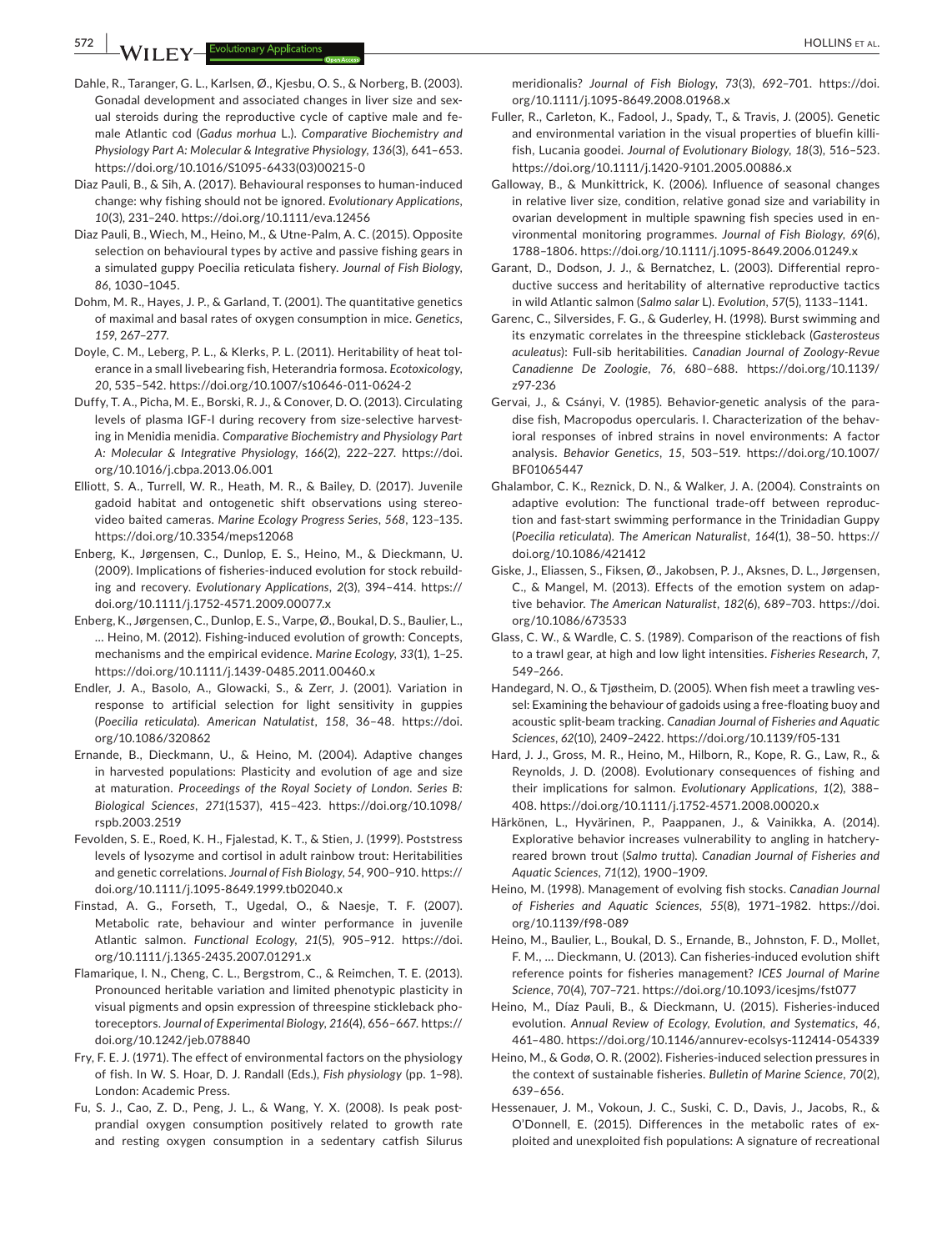fisheries induced evolution? *PLoS ONE*, *10*(6), e0128336. [https://doi.](https://doi.org/10.1371/journal.pone.0128336) [org/10.1371/journal.pone.0128336](https://doi.org/10.1371/journal.pone.0128336)

- Höglund, E., Weltzien, F.-A., Schjolden, J., Winberg, S., Ursin, H., & Døving, K. B. (2005). Avoidance behavior and brain monoamines in fish. *Brain Research*, *1032*(1), 104–110. [https://doi.org/10.1016/j.](https://doi.org/10.1016/j.brainres.2004.10.050) [brainres.2004.10.050](https://doi.org/10.1016/j.brainres.2004.10.050)
- Hoskins, L. J., Xu, M., & Volkoff, H. (2008). Interactions between gonadotropin-releasing hormone (GnRH) and orexin in the regulation of feeding and reproduction in goldfish (*Carassius auratus*). *Hormones and Behavior*, *54*(3), 379–385. [https://doi.org/10.1016/j.](https://doi.org/10.1016/j.yhbeh.2008.04.011) [yhbeh.2008.04.011](https://doi.org/10.1016/j.yhbeh.2008.04.011)
- Huntingford, F. A., Andrew, G., Mackenzie, S., Morera, D., Coyle, S. M., Pilarczyk, M., & Kadri, S. (2010).Coping strategies in a strongly schooling fish, the common carp *Cyprinus carpio*. *Journal of Fish Biology*, 76(7), 1576–1591. <https://doi.org/10.1111/j.1095-8649.2010.02582.x>
- Hurst, T. P., Spencer, M. L., Sogard, S. M., & Stoner, A. W. (2005). Compensatory growth, energy storage and behavior of juvenile Pacific halibut *Hippoglossus stenolepis* following thermally induced growth reduction. *Marine Ecology Progress Series*, *293*, 233–240. <https://doi.org/10.3354/meps293233>
- Hussey, N. E., Kessel, S. T., Aarestrup, K., Cooke, S. J., Cowley, P. D., Fisk, A. T., … Kocik, J. F. (2015). Aquatic animal telemetry: A panoramic window into the underwater world. *Science*, *348*(6240), 1255642. <https://doi.org/10.1126/science.1255642>
- Ihssen, P., & Tait, J. S. S. (1974). Genetic differences in retention of swimbladder gas between two populations of lake trout (*Salvelinus namaycush*). *Journal of the Fisheries Research Board of Canada*, *31*, 1351–1354. <https://doi.org/10.1139/f74-159>
- Januchowski-Hartley, F. A., Graham, N. A., Cinner, J. E., & Russ, G. R. (2015). Local fishing influences coral reef fish behavior inside protected areas of the Indo-Pacific. *Biological Conservation*, *182*, 8–12. <https://doi.org/10.1016/j.biocon.2014.11.024>
- Jobling, M. (1995). *Fish bioenergetics*. Suffolk, UK: Chapman & Hall.
- Johnson, D. W., Christie, M. R., & Moye, J. (2010). Quantifying evolutionary potential of marine fish larvae: Heritability, selection, and evolutionary constraints. *Evolution*, *64*, 2614–2628. [https://doi.](https://doi.org/10.1111/j.1558-5646.2010.01027.x) [org/10.1111/j.1558-5646.2010.01027.x](https://doi.org/10.1111/j.1558-5646.2010.01027.x)
- Jørgensen, C., Enberg, K., Dunlop, E. S., Arlinghaus, R., Boukal, D. S., Brander, K., … Rijnsdorp, A. D. (2007). Managing evolving fish stocks. *Science*, *318*(5854), 1247–1248. [https://doi.org/10.1126/](https://doi.org/10.1126/science.1148089) [science.1148089](https://doi.org/10.1126/science.1148089)
- Jørgensen, C., Ernande, B., & Fiksen, Ø. (2009). Size-selective fishing gear and life history evolution in the Northeast Arctic cod. *Evolutionary Applications*, *2*(3), 356–370. [https://doi.](https://doi.org/10.1111/j.1752-4571.2009.00075.x) [org/10.1111/j.1752-4571.2009.00075.x](https://doi.org/10.1111/j.1752-4571.2009.00075.x)
- Jørgensen, C., Ernande, B., Fiksen, Ø., & Dieckmann, U. (2006). The logic of skipped spawning in fish. *Canadian Journal of Fisheries and Aquatic Sciences*, *63*(1), 200–211. <https://doi.org/10.1139/f05-210>
- Jørgensen, C., & Fiksen, Ø. (2010). Modelling fishing-induced adaptations and consequences for natural mortality. *Canadian Journal of Fisheries and Aquatic Sciences*, *67*(7), 1086–1097. [https://doi.org/10.1139/](https://doi.org/10.1139/F10-049) [F10-049](https://doi.org/10.1139/F10-049)
- Jørgensen, C., & Holt, R. E. (2013). Natural mortality: its ecology, how it shapes fish life histories, and why it may be increased by fishing. *Journal of Sea Research*, *75*, 8–18. [https://doi.org/10.1016/j.](https://doi.org/10.1016/j.seares.2012.04.003) [seares.2012.04.003](https://doi.org/10.1016/j.seares.2012.04.003)
- Jørgensen, C., Peck, M. A., Antognarelli, F., Azzurro, E., Burrows, M. T., Cheung, W. W. L., … Domenici, P. (2012). Conservation physiology of marine fishes: Advancing the predictive capacity of models. *Biology Letters*, *8*(6), 900–903. <https://doi.org/10.1098/rsbl.2012.0609>
- Joyce, W., Ozolina, K., Mauduit, F., Ollivier, H., Claireaux, G., & Shiels, H. A. (2016). Individual variation in whole-animal hypoxia tolerance is associated with cardiac hypoxia tolerance in a marine teleost. *Biology Letters*, *12*(1), 20150708. <https://doi.org/10.1098/rsbl.2015.0708>
- Kekäläinen, J., Podgorniak, T., Puolakka, T., Hyvärinen, P., & Vainikka, A. (2014). Individually assessed boldness predicts *Perca fluviatilis* behaviour in shoals, but is not associated with the capture order or angling method. *Journal of Fish Biology*, *85*(5), 1603–1616. [https://doi.](https://doi.org/10.1111/jfb.12516) [org/10.1111/jfb.12516](https://doi.org/10.1111/jfb.12516)
- Ketola, T., & Kotiaho, J. S. (2009). Inbreeding, energy use and condition. *Journal of Evolutionary Biology*, *22*, 770–781. [https://doi.](https://doi.org/10.1111/j.1420-9101.2009.01689.x) [org/10.1111/j.1420-9101.2009.01689.x](https://doi.org/10.1111/j.1420-9101.2009.01689.x)
- Kihslinger, R., Lema, S. C., & Nevitt, G. (2006). Environmental rearing conditions produce forebrain differences in wild Chinook salmon *Oncorhynchus tshawytscha*. *Comparative Biochemistry and Physiology Part A: Molecular & Integrative Physiology*, *145*(2), 145–151. [https://](https://doi.org/10.1016/j.cbpa.2006.06.041) [doi.org/10.1016/j.cbpa.2006.06.041](https://doi.org/10.1016/j.cbpa.2006.06.041)
- Killen, S. S. (2014). Growth trajectory influences temperature preference in fish through an effect on metabolic rate. *Journal of Animal Ecology*, *83*(6), 1513–1522. <https://doi.org/10.1111/1365-2656.12244>
- Killen, S., Adriaenssens, B., Marras, S., Claireaux, G., & Cooke, S. (2016). Context dependency of trait repeatability and its relevance for management and conservation of fish populations. *Conservation Physiology*, *4*(1), cow007. <https://doi.org/10.1093/conphys/cow007>
- Killen, S. S., Atkinson, D., & Glazier, D. S. (2010). The intraspecific scaling of metabolic rate with body mass in fishes depends on lifestyle and temperature. *Ecology Letters*, *13*(2), 184–193. [https://doi.](https://doi.org/10.1111/j.1461-0248.2009.01415.x) [org/10.1111/j.1461-0248.2009.01415.x](https://doi.org/10.1111/j.1461-0248.2009.01415.x)
- Killen, S. S., Calsbeek, R., & Williams, T. D. (2017). The ecology of exercise: Mechanisms underlying individual variation in behavior, activity, and performance:An introduction to symposium. *Integrative and Comparative Biology*, *57*(2), 185–194. <https://doi.org/10.1093/icb/icx083>
- Killen, S. S., Fu, C., Wu, Q., Wang, Y. X., & Fu, S. J. (2016). The relationship between metabolic rate and sociability is altered by food‐deprivation. *Functional Ecology*, *30*, 1358–1365. [https://doi.](https://doi.org/10.1111/1365-2435.12634) [org/10.1111/1365-2435.12634](https://doi.org/10.1111/1365-2435.12634)
- Killen, S. S., Glazier, D. S., Rezende, E. L., Clark, T. D., Atkinson, D., Willener, A. S., & Halsey, L. G. (2016). Ecological influences and morphological correlates of resting and maximal metabolic rates across Teleost Fish species. *The American Naturalist*, *187*(5), 592–606. <https://doi.org/10.1086/685893>
- Killen, S. S., Marras, S., & McKenzie, D. J. (2011). Fuel, fasting, fear: Routine metabolic rate and food deprivation exert synergistic effects on risktaking inindividual juvenileEuropeanseabass. *Journal of Animal Ecology*, *80*, 1024–1033. <https://doi.org/10.1111/j.1365-2656.2011.01844.x>
- Killen, S. S., Marras, S., Metcalfe, N. B., McKenzie, D. J., & Domenici, P. (2013). Environmental stressors alter relationships between physiology and behaviour. *Trends in Ecology & Evolution*, *28*(11), 651–658. <https://doi.org/10.1016/j.tree.2013.05.005>
- Killen, S. S., Marras, S., Nadler, L., & Domenici, P. (2017). The role of physiological traits in assortment among and within fish shoals. *Philosophical Transactions of the Royal Society B: Biological Sciences*, *372*(1727), 20160233. <https://doi.org/10.1098/rstb.2016.0233>
- Killen, S. S., Marras, S., Ryan, M. R., Domenici, P., & McKenzie, D. J. (2012). A relationship between metabolic rate and risk-taking behaviour is revealedduringhypoxiainjuvenileEuropeanseabass.*Functional Ecology*, *26*(1), 134–143. <https://doi.org/10.1111/j.1365-2435.2011.01920.x>
- Killen, S. S., Marras, S., Steffensen, J. F., & McKenzie, D. J. (2012). Aerobic capacity influences the spatial position of individuals within fish schools. *Proceedings of the Royal Society B: Biological Sciences*, *279*(1727), 357–364. <https://doi.org/10.1098/rspb.2011.1006>
- Killen, S. S., Mitchell, M. D., Rummer, J. L., Chivers, D. P., Ferrari, M. C. O., Meekan, M. G., & McCormick, M. I. (2014). Aerobic scope predicts dominance during early life in a tropical damselfish. *Functional Ecology*, *28*, 1367–1376. <https://doi.org/10.1111/1365-2435.12296>
- Killen, S. S., Nati, J. J. H., & Suski, C. D. (2015). Vulnerability of individual fish to capture by trawling is influenced by capacity for anaerobic metabolism. *Proceedings of the Royal Society B*, *282*, 20150603.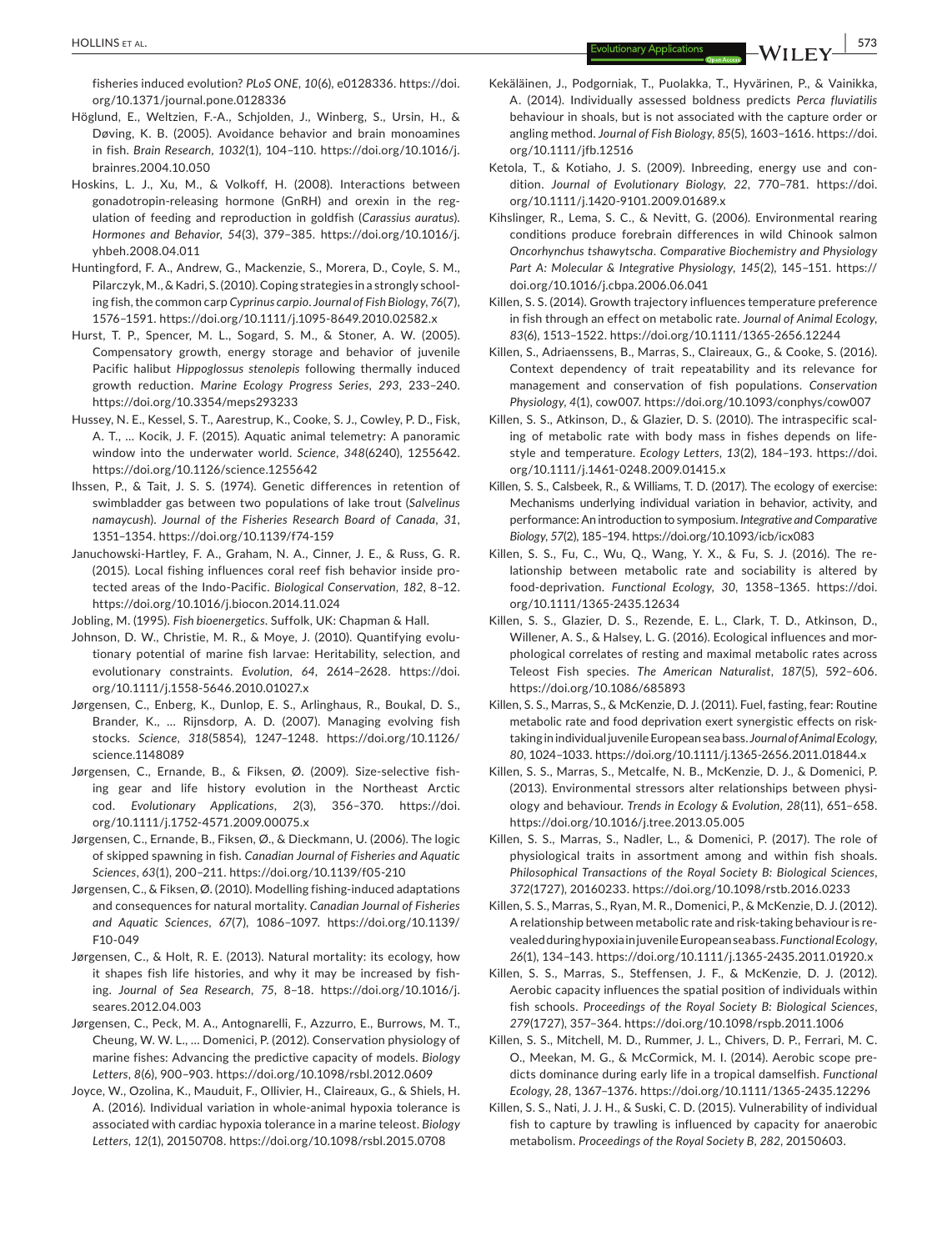**574 | <b>A***I* II FY Evolutionary Applications **by the contract of all the contract of a** contract a contract of a contract of a contract of a contract of a contract of a contract of a contract of a contract of a contract o

- Killen, S. S., Reid, D., Marras, S., & Domenici, P. (2015). The interplay between aerobic metabolism and antipredator performance: Vigilance is related to recovery rate after exercise. *Frontiers in Physiology*, *6*, 111.
- Kim, Y.-H., & Wardle, C. S. (2003). Optomotor response and erratic response: Quantitative analysis of fish reaction to towed fishing gears. *Fisheries Research*, *60*(2–3), 455–470. [https://doi.org/10.1016/](https://doi.org/10.1016/S0165-7836(02)00114-5) [S0165-7836\(02\)00114-5](https://doi.org/10.1016/S0165-7836(02)00114-5)
- Klefoth, T., Pieterek, T., & Arlinghaus, R. (2013). Impacts of domestication on angling vulnerability of common carp, *Cyprinus carpio*: The role of learning, foraging behaviour and food preferences. *Fisheries Management and Ecology*, *20*(2–3), 174–186. [https://doi.](https://doi.org/10.1111/j.1365-2400.2012.00865.x) [org/10.1111/j.1365-2400.2012.00865.x](https://doi.org/10.1111/j.1365-2400.2012.00865.x)
- Klefoth, T., Skov, C., Kuparinen, A., & Arlinghaus, R. (2017). Towards a mechanistic understanding of vulnerability to hook‐and‐line fishing: Boldness as the basic target of angling-induced selection. *Evolutionary Applications*, *10*, 994–1006.
- Kobler, A., Klefoth, T., & Arlinghaus, R. (2008). Site fidelity and seasonal changes in activity centre size of female pike *Esox lucius* in a small lake. *Journal of Fish Biology*, *73*(3), 584–596. [https://doi.](https://doi.org/10.1111/j.1095-8649.2008.01952.x) [org/10.1111/j.1095-8649.2008.01952.x](https://doi.org/10.1111/j.1095-8649.2008.01952.x)
- Konarzewski, M., Książek, A., & Łapo, I. B. (2013). Artificial selection on metabolic rates and related traits in rodents artificial selection on metabolic rates and related traits in Rodents'. *Integrative and Comparative Biology*, *45*, 416–425.
- Kortet, R., Vainikka, A., Janhunen, M., Piironen, J., & Hyvärinen, P. (2014). Behavioral variation shows heritability in juvenile brown trout Salmo trutta. *Behavioral Ecology and Sociobiology*, *68*, 927–934. [https://doi.](https://doi.org/10.1007/s00265-014-1705-z) [org/10.1007/s00265-014-1705-z](https://doi.org/10.1007/s00265-014-1705-z)
- Kuparinen, A., & Hutchings, J. A. (2012). Consequences of fisheriesinduced evolution for population productivity and recovery potential. *Proceedings of the Royal Society B: Biological Sciences*, *279*, 2571– 2579. <https://doi.org/10.1098/rspb.2012.0120>
- Laugen, A. T., Engelhard, G. H., Whitlock, R., Arlinghaus, R., Dankel, D. J., Dunlop, E. S., … Matsumura, S. (2014). Evolutionary impact assessment: Accounting for evolutionary consequences of fishing in an ecosystem approach to fisheries management. *Fish and Fisheries*, *15*(1), 65–96. <https://doi.org/10.1111/faf.12007>
- Law, R. (2000). Fishing, selection, and phenotypic evolution. *ICES Journal of Marine Science: Journal du Conseil*, *57*(3), 659–668. [https://doi.](https://doi.org/10.1006/jmsc.2000.0731) [org/10.1006/jmsc.2000.0731](https://doi.org/10.1006/jmsc.2000.0731)
- Law, R., & Grey, D. R. (1989). Evolution of yields from populations with age-specific cropping. *Evolutionary Ecology*, *3*(4), 343–359. [https://](https://doi.org/10.1007/BF02285264) [doi.org/10.1007/BF02285264](https://doi.org/10.1007/BF02285264)
- Lennox, R. J., Alós, J., Arlinghaus, R., Horodysky, A., Klefoth, T., Monk, C. T., & Cooke, S. J. (2017). What makes fish vulnerable to capture by hooks? A conceptual framework and a review of key determinants *Fish and Fisheries*, *18*, 986–1010. <https://doi.org/10.1111/faf.12219>
- Louison, M. J., Adhikari, S., Stein, J. A., & Suski, C. D. (2017). Hormonal responsiveness to stress is negatively associated with vulnerability to angling capture in fish. *Journal of Experimental Biology*, *220*(14), 2529–2535. <https://doi.org/10.1242/jeb.150730>
- Marras, S., Claireaux, G., McKenzie, D. J., & Nelson, J. A. (2010). Individual variation and repeatability in aerobic and anaerobic swimming performance of European sea bass, *Dicentrarchus labrax*. *Journal of Experimental Biology*, *213*(1), 26–32. [https://doi.org/10.1242/](https://doi.org/10.1242/jeb.032136) ieb.032136
- Marras, S., Cucco, A., Antognarelli, F., Azzurro, E., Milazzo, M., Bariche, M., … Quattrocchi, G. (2015). Predicting future thermal habitat suitability of competing native and invasive fish species: From metabolic scope to oceanographic modelling. *Conservation Physiology*, *3*(1), cou059. <https://doi.org/10.1093/conphys/cou059>
- Marty, L., Dieckmann, U., & Ernande, B. (2015). Fisheries-induced neutral and adaptive evolution in exploited fish populations and consequences for their adaptive potential. *Evolutionary Applications*, *8*(1), 47–63. <https://doi.org/10.1111/eva.12220>
- Mathot, K. J., Martin, K., Kempenaers, B., & Forstmeier, W. (2013). Basal metabolic rate can evolve independently of morphological and behavioural traits. *Heredity*, *111*, 175–181. [https://doi.org/10.1038/](https://doi.org/10.1038/hdy.2013.35) [hdy.2013.35](https://doi.org/10.1038/hdy.2013.35)
- Mazué, G. P. F, Dechaume-Moncharmont, F.-X., & Godin, J-.G.J. (2015). Boldness–exploration behavioral syndrome: Interfamily variability and repeatability of personality traits in the young of the convict cichlid (Amatitlaniasiquia). *Behavioral Ecology*, *26*(3), 900–908. <https://doi.org/10.1093/beheco/arv030>
- Metcalfe, N. B., Van Leeuwen, T. E., & Killen, S. S. (2016). Does individual variation in metabolic phenotype predict fish behaviour and performance? *Journal of Fish Biology*, *88*, 298–321. [https://doi.org/10.1111/](https://doi.org/10.1111/jfb.12699) [jfb.12699](https://doi.org/10.1111/jfb.12699)
- Millar, R., & Fryer, R. (1999). Estimating the size-selection curves of towed gears, traps, nets and hooks. *Reviews in Fish Biology and Fisheries*, *9*(1), 89–116. <https://doi.org/10.1023/A:1008838220001>
- Millidine, K. J., Armstrong, J. D., & Metcalfe, N. B. (2006). Presence of shelter reduces maintenance metabolism of juvenile salmon. *Functional Ecology*, *20*(5), 839–845. [https://doi.](https://doi.org/10.1111/j.1365-2435.2006.01166.x) [org/10.1111/j.1365-2435.2006.01166.x](https://doi.org/10.1111/j.1365-2435.2006.01166.x)
- Monk, C. T., & Arlinghaus, R. (2017). Encountering a bait is necessary but insufficient to explain individual variability in vulnerability to angling in two freshwater benthivorous fish in the wild. *PLoS ONE*, *12*(3), e0173989. <https://doi.org/10.1371/journal.pone.0173989>
- Neira, R., Diaz, N. F., Gall, G. A. E., Gallardo, J. A., Lhorente, J. P., & Alert, A. (2006). Genetic improvement in coho salmon (Oncorhynchus kisutch). II: Selection response for early spawning date. *Aquaculture*, *257*, 1–8. <https://doi.org/10.1016/j.aquaculture.2006.03.001>
- Nelson, K., Soulé, M., Ryman, N., & Utter, F. (1987). Population genetics and fishery management. *Genetical Conservation of Exploited Fishes*, 345.
- Nespolo, R. F., Bustamante, D. M., Bacigalupe, L. D., & Bozinovic, F. (2005). Quantitative Genetics of Bioenergetics and Growth-Related Traits in the Wild Mammal, Phyllotis darwini. *Evolution*, *59*, 1829–1837.
- Nilsson, J. A., Akesson, M., & Nilsson, J. F. (2009). Heritability of resting metabolic rate in a wild population of blue tits. *Journal of Evolutionary Biology*, *22*, 1867–1874. [https://doi.](https://doi.org/10.1111/j.1420-9101.2009.01798.x) [org/10.1111/j.1420-9101.2009.01798.x](https://doi.org/10.1111/j.1420-9101.2009.01798.x)
- Norin, T., & Malte, H. (2011). Repeatability of standard metabolic rate, active metabolic rate and aerobic scope in young brown trout during a period of moderate food availability. *The Journal of Experimental Biology*, *214*(10), 1668–1675. <https://doi.org/10.1242/jeb.054205>
- Norin, T., & Malte, H. (2012). Intraspecific variation in aerobic metabolic rate of fish: Relations with organ size and enzyme activity in brown trout. *Physiological and Biochemical Zoology*, *85*(6), 645–656. [https://](https://doi.org/10.1086/665982) [doi.org/10.1086/665982](https://doi.org/10.1086/665982)
- Nussey, D., Wilson, A., & Brommer, J. (2007). The evolutionary ecology of individual phenotypic plasticity in wild populations. *Journal of Evolutionary Biology*, *20*(3), 831–844. [https://doi.](https://doi.org/10.1111/j.1420-9101.2007.01300.x) [org/10.1111/j.1420-9101.2007.01300.x](https://doi.org/10.1111/j.1420-9101.2007.01300.x)
- Ollivier, H., Marchant, J., Le Bayon, N., Servili, A., & Claireaux, G. (2015). Calcium response of KCl-excited populations of ventricular myocytes from the European sea bass (*Dicentrarchus labrax*): A promising approach to integrate cell-to-cell heterogeneity in studying the cellular basis of fish cardiac performance. *Journal of Comparative Physiology B*, *185*(7), 755–765. [https://doi.](https://doi.org/10.1007/s00360-015-0924-6) [org/10.1007/s00360-015-0924-6](https://doi.org/10.1007/s00360-015-0924-6)
- Olsen, E. M., Heupel, M. R., Simpfendorfer, C. A., & Moland, E. (2012). Harvest selection on Atlantic cod behavioral traits: implications for spatial management. *Ecology and Evolution*, *2*(7), 1549–1562. [https://](https://doi.org/10.1002/ece3.244) [doi.org/10.1002/ece3.244](https://doi.org/10.1002/ece3.244)
- Øverli, Ø., Pottinger, T. G., Carrick, T. R., Øverli, E., & Winberg, S. (2002). Differences in behaviour between rainbow trout selected for highand low-stress responsiveness. *Journal of Experimental Biology*, *205*(3), 391–395.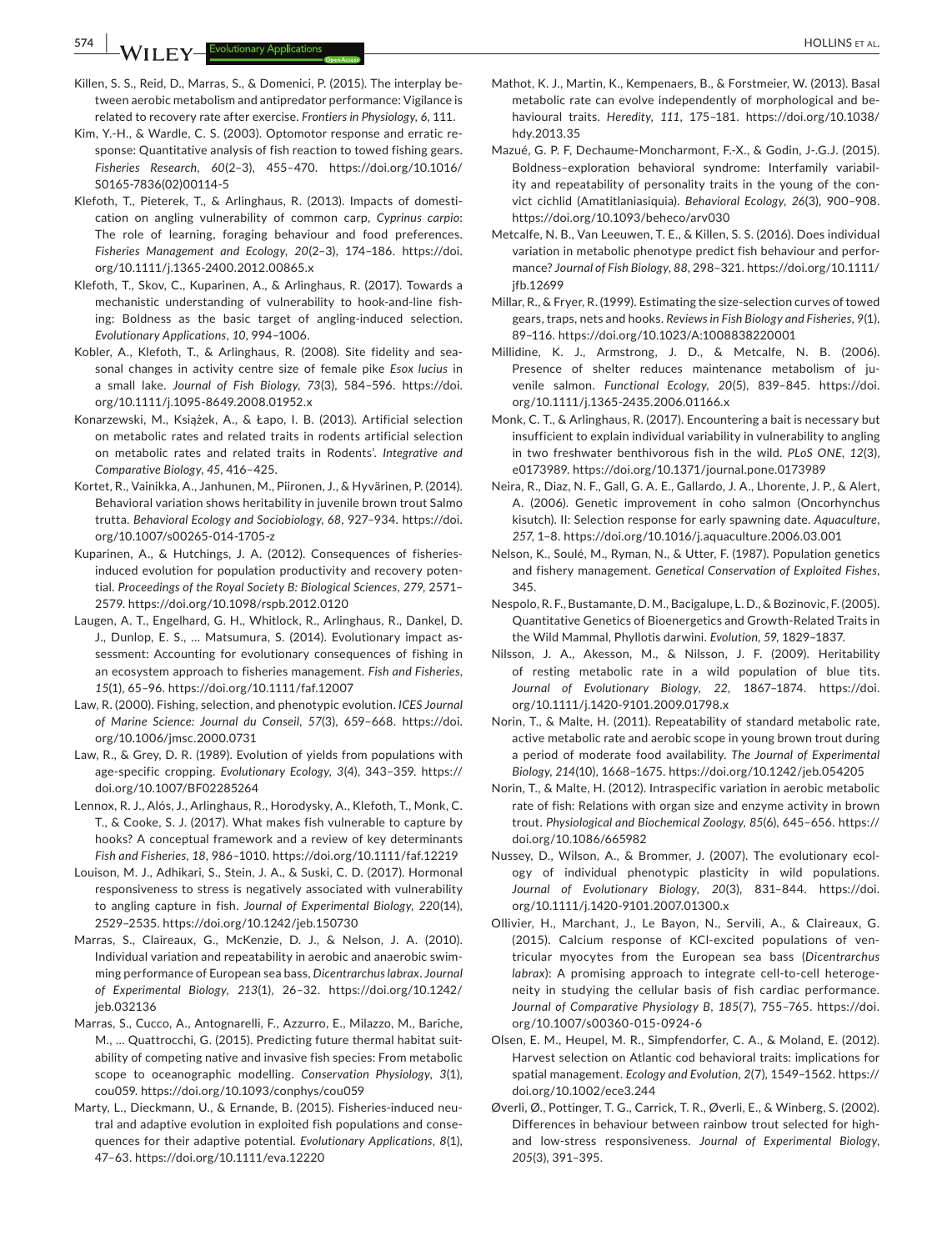- Øverli, Ø., Sørensen, C., & Nilsson, G. E. (2006). Behavioral indicators of stress-coping style in rainbow trout: Do males and females react differently to novelty? *Physiology & Behavior*, *87*(3), 506–512. [https://](https://doi.org/10.1016/j.physbeh.2005.11.012) [doi.org/10.1016/j.physbeh.2005.11.012](https://doi.org/10.1016/j.physbeh.2005.11.012)
- Øverli, Ø., Winberg, S., & Pottinger, T. G. (2005). Behavioral and neuroendocrine correlates of selection for stress responsiveness in rainbow trout—a review. *Integrative and Comparative Biology*, *45*(3), 463–474. <https://doi.org/10.1093/icb/45.3.463>
- Ozolina, K., Shiels, H. A., Ollivier, H., & Claireaux, G. (2016). Intraspecific individual variation of temperature tolerance associated with oxygen demand in the European sea bass (*Dicentrarchus labrax*). *Conservation Physiology*, *4*(1).
- Pankhurst, N. (2011). The endocrinology of stress in fish: An environmental perspective. *General and Comparative Endocrinology*, *170*(2), 265–275. <https://doi.org/10.1016/j.ygcen.2010.07.017>
- Parsons, K. J., Concannon, M., Navon, D., Wang, J., Ea, I., Groveas, K., … Albertson, R. C. (2016). Foraging environment determines the genetic architecture and evolutionary potential of trophic morphology in cichlid fishes. *Molecular Ecology*, *25*(24), 6012–6023. [https://doi.](https://doi.org/10.1111/mec.13801) [org/10.1111/mec.13801](https://doi.org/10.1111/mec.13801)
- Philipp, D. P., Cooke, S. J., Claussen, J. E., Koppelman, J. B., Suski, C. D., & Burkett, D. P. (2009). Selection for Vulnerability to Angling in Largemouth Bass. *Transactions of the American Fisheries Society*, *138*(1), 189–199. <https://doi.org/10.1577/T06-243.1>
- Pörtner, H. O., & Farrell, A. P. (2008). Physiology and climate change. *Science*, *322*(5902), 690–692. [https://doi.org/10.1126/](https://doi.org/10.1126/science.1163156) [science.1163156](https://doi.org/10.1126/science.1163156)
- Quayle, V. A., Righton, D., Hetherington, S., & Pickett, G. (2009). Observations of the behaviour of European Sea bass (*Dicentrarchus labrax*) in the North Sea. In J. L. Nielsen, H. Arrizabalaga, N. Fragoso, A. Hobday, M. Lutcavage, & J. Sibert (Eds.), *Tagging and tracking of marine animals with electronic devices* (pp. 103–119). UK Crown: Springer. <https://doi.org/10.1007/978-1-4020-9640-2>
- Redpath, T. D., Cooke, S. J., Suski, C. D., Arlinghaus, R., Couture, P., Wahl, D. H., & Philipp, D. P. (2010). The metabolic and biochemical basis of vulnerability to recreational angling after three generations of angling-induced selection in a teleost fish. *Canadian Journal of Fisheries and Aquatic Sciences*, *67*(12), 1983–1992. [https://doi.](https://doi.org/10.1139/F10-120) [org/10.1139/F10-120](https://doi.org/10.1139/F10-120)
- Rønning, B., Jensen, H., Moe, B., & Bech, C. (2007). Basal metabolic rate: Heritability and genetic correlations with morphological traits in the zebra finch. *Journal of Evolutionary Biology*, *20*(5), 1815–1822. [https://](https://doi.org/10.1111/j.1420-9101.2007.01384.x) [doi.org/10.1111/j.1420-9101.2007.01384.x](https://doi.org/10.1111/j.1420-9101.2007.01384.x)
- Rose, C.S. (1995). Behavior of North Pacific groundfish encountering trawls: Applications to reduce bycatch. In T. Wray (Ed.), *Solving bycatch: Considerations for today and tomorrow* (pp. 235–242). Alaska Sea Grant College Program Report AK-56-96-03. Anchorage, AK: University of Alaska.
- Rudstam, L. G., Magnuson, J. J., & Tonn, W. M. (1984). Size selectivity of passive fishing gear: A correction for encounter probability applied to gill nets. *Canadian Journal of Fisheries and Aquatic Sciences*, *41*(8), 1252–1255. <https://doi.org/10.1139/f84-151>
- Salinas, S., Perez, K. O., Duffy, T. A., Sabatino, S. J., Hice, L. A., Munch, S. B., & Conover, D. O. (2012). The response of correlated traits following cessation of fishery-induced selection. *Evolutionary Applications*, *5*(7), 657–663. [https://doi.](https://doi.org/10.1111/j.1752-4571.2012.00243.x) [org/10.1111/j.1752-4571.2012.00243.x](https://doi.org/10.1111/j.1752-4571.2012.00243.x)
- Sampson, D. B. (2014). Fishery selection and its relevance to stock assessment and fishery management. *Fisheries Research*, *158*, 5–14. <https://doi.org/10.1016/j.fishres.2013.10.004>
- Schaefer, K. M., Fuller, D. W., & Block, B. A. (2007). Movements, behavior, and habitat utilization of yellowfin tuna (*Thunnus albacares*) in the northeastern Pacific Ocean, ascertained through archival tag data. *Marine Biology*, *152*(3), 503–525. [https://doi.org/10.1007/](https://doi.org/10.1007/s00227-007-0689-x) [s00227-007-0689-x](https://doi.org/10.1007/s00227-007-0689-x)
- Secor, S. (2009). Specific dynamic action: A review of the postprandial metabolic response. *Journal of Comparative Physiology B*, *179*(1), 1– 56. <https://doi.org/10.1007/s00360-008-0283-7>
- Serbezov, D., Bernatchez, L., Olsen, E., & Vøllestad, L. (2010). Quantitative genetic parameters for wild stream-living brown trout: Heritability and parental effects. *Journal of Evolutionary Biology*, *23*(8), 1631– 1641. <https://doi.org/10.1111/j.1420-9101.2010.02028.x>
- Sih, A., Bell, A., & Johnson, J. C. (2004). Behavioral syndromes: An ecological and evolutionary overview. *Trends in Ecology & Evolution*, *19*(7), 372–378. <https://doi.org/10.1016/j.tree.2004.04.009>
- Sims, D. W., Wearmouth, V. J., Southall, E. J., Hill, J. M., Moore, P., Rawlinson, K., … Metcalfe, J. D. (2006). Hunt warm, rest cool: Bioenergetic strategy underlying diel vertical migration of a benthic shark. *Journal of Animal Ecology*, *75*(1), 176–190. [https://doi.](https://doi.org/10.1111/j.1365-2656.2005.01033.x) [org/10.1111/j.1365-2656.2005.01033.x](https://doi.org/10.1111/j.1365-2656.2005.01033.x)
- Sólmundsson, J., Jónsdóttir, I. G., Björnsson, B., Ragnarsson, S. Á., Tómasson, G. G., & Thorsteinsson, V. (2015). Home ranges and spatial segregation of cod Gadus morhua spawning components. *Marine Ecology Progress Series*, *520*, 217–233. [https://doi.org/10.3354/](https://doi.org/10.3354/meps11106) [meps11106](https://doi.org/10.3354/meps11106)
- Stehfest, K. M., Lyle, J. M., & Semmens, J. M. (2015). The use of acoustic accelerometer tags to determine seasonal changes in activity and catchability of a recreationally caught marine teleost. *ICES Journal of Marine Science*, *72*(8), 2512–2520. [https://doi.org/10.1093/icesjms/](https://doi.org/10.1093/icesjms/fsv115) [fsv115](https://doi.org/10.1093/icesjms/fsv115)
- Stoner, A. (2004). Effects of environmental variables on fish feeding ecology: Implications for the performance of baited fishing gear and stock assessment. *Journal of Fish Biology*, *65*(6), 1445–1471. [https://](https://doi.org/10.1111/j.0022-1112.2004.00593.x) [doi.org/10.1111/j.0022-1112.2004.00593.x](https://doi.org/10.1111/j.0022-1112.2004.00593.x)
- Szafranska, P. A., Zub, K., & Konarzewski, M. (2007). Long-term repeatability of body mass and resting metabolic rate in free-living weasels, *Mustela nivalis*. *Functional Ecology*, *21*, 731–737. [https://doi.](https://doi.org/10.1111/j.1365-2435.2007.01273.x) [org/10.1111/j.1365-2435.2007.01273.x](https://doi.org/10.1111/j.1365-2435.2007.01273.x)
- Thomsen, B., Humborstad, O.-B., & Furevik, D. M. (2010). Fish pots: Fish behavior, capture process and conservation issues. In P. He (Ed.), *Behavior of marine fishes: Capture processes and conservation challenges* (pp. 143–158). Singapore: Blackwell Publishing. [https://doi.](https://doi.org/10.1002/9780813810966.ch6) [org/10.1002/9780813810966.ch6](https://doi.org/10.1002/9780813810966.ch6)
- Twardek, W. M., Elvidge, C. K., Wilson, A. D., Algera, D. A., Zolderdo, A. J., Lougheed, S. C., & Cooke, S. J. (2017). Do protected areas mitigate the effects of fisheries-induced evolution on parental care behaviour of a teleost fish? *Aquatic Conservation: Marine and Freshwater Ecosystems*, *4*, 789–796.
- Underwood, M., Winger, P. D., Fernö, A., & Engås, A. (2015). Behaviordependent selectivity of yellowtail flounder (*Limanda ferruginea*) in the mouth of a commercial bottom trawl. *U.S. National Marine Fisheries Service Fishery Bulletin*, *13*, 430–441.
- Uusi-Heikkilä, S., Whiteley, A. R., Kuparinen, A., Matsumura, S., Venturelli, P. A., Wolter, C., … Arlinghaus, R. (2015). The evolutionary legacy of size-selective harvest extends from genes to populations. *Evolutionary Applications*, *8*, 597–620. <https://doi.org/10.1111/eva.12268>
- Uusi-Heikkilä, S., Wolter, C., Klefoth, T., & Arlinghaus, R. (2008). A behavioral perspective on fishing-induced evolution. *Trends in Ecology & Evolution* (Personal edition), *23*(8), 419–421. [https://doi.](https://doi.org/10.1016/j.tree.2008.04.006) [org/10.1016/j.tree.2008.04.006](https://doi.org/10.1016/j.tree.2008.04.006)
- Vandeputte, M., Porte, J., Auperin, B., Dupont-Nivet, M., Vergnet, A., Valotaire, C., … Chatain, B. (2016). Quantitative genetic variation for post-stress cortisol and swimming performance in growth-selected and control populations of European sea bass (Dicentrarchus labrax). *Aquaculture*, *455*, 1–7.
- van Wijk, S. J., Taylor, M. I., Creer, S., Dreyer, C., Rodrigues, F. M., Ramnarine, I. W., … Carvalho, G. R. (2013). Experimental harvesting of fish populations drives genetically based shifts in body size and maturation. *Frontiers in Ecology and the Environment*, *11*(4), 181–187. <https://doi.org/10.1890/120229>